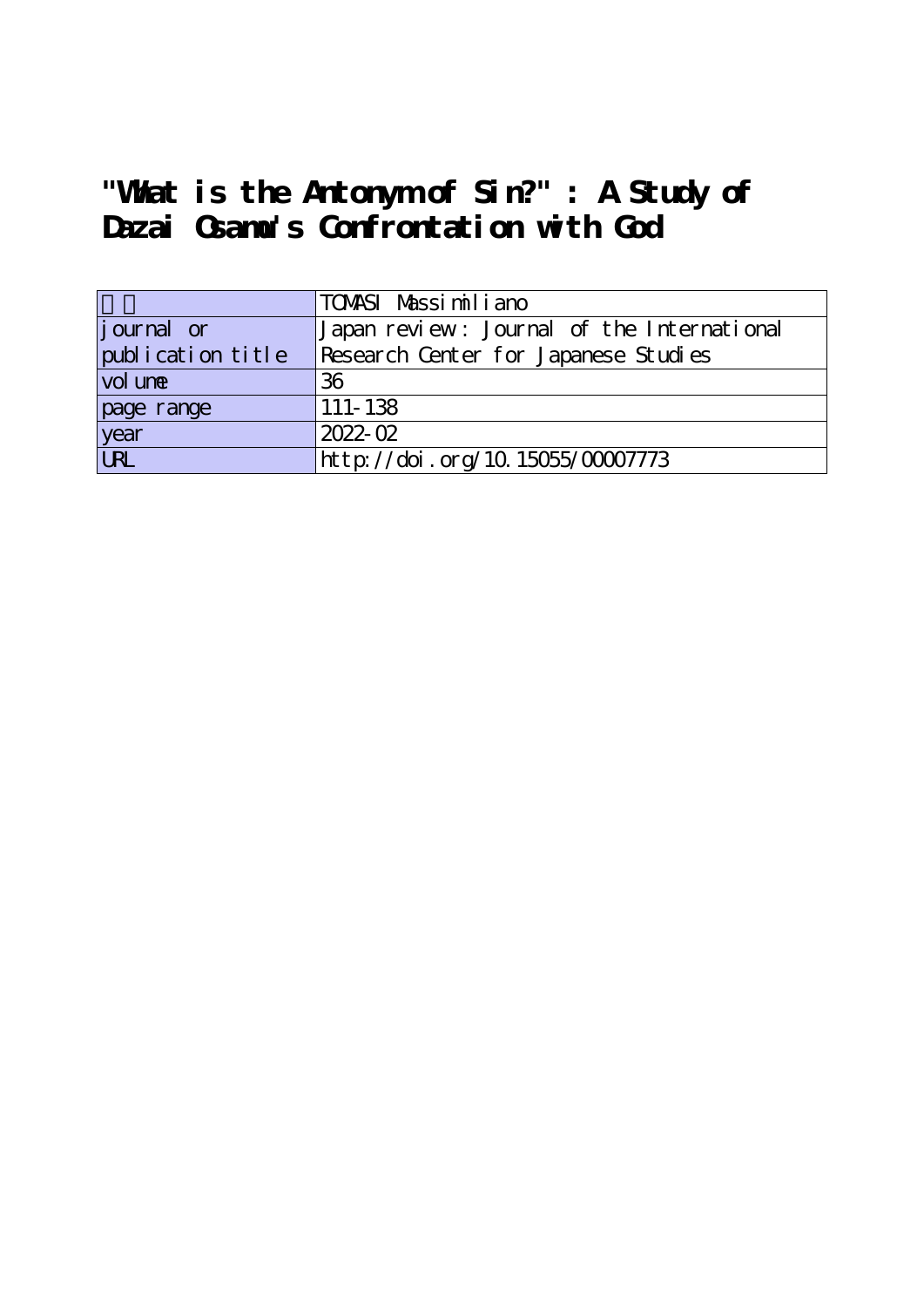# **"What is the Antonym of Sin?": A Study of Dazai Osamu's Confrontation with God**

# **Massimiliano TOMASI**

Dazai Osamu's literature is replete with Biblical references and Christian motifs. The Anglophone scholarly community has, however, traditionally dismissed the importance of Christianity in his work, calling it "disconcerting," "confused," and "obvious."

This study is concerned with how Dazai interfaced with the Christian religion and whether it is true that—to put it in one scholar's words that interface "failed to give his works the additional depth he sought." The purpose of the study is twofold: 1) to address the current paucity of scholarship on this topic among researchers overseas and provide a longoverdue analysis of Dazai's interaction with Christianity, and 2) to offer evidence that the modalities of that interaction were deeply rooted in the Meiji Christian experience and as such a development consistent with the outcomes of that legacy. The significant similarities between Dazai and Akutagawa Ryūnosuke in terms of their fctional representation of fate and the Christian God, and an early infatuation with Uchimura Kanzō's works, demonstrate Dazai's own exposure to those ideas, reaffirming the need to reinterpret his religious discourse *vis-à-vis* earlier developments.

**Keywords**: fate, faith, Christianity, Bible, divine punishment, Akutagawa Ryūnosuke, *Haguruma*, protest

In 1971 Donald Keene, who by then had already translated into English both *Shayō* 斜陽 (*The Setting Sun*, 1947) and *Ningen Shikkaku* 人間失格 (*No Longer Human*, 1948), wrote:

The innumerable references to Christianity in Dazai's works are another source of difculty for the Western reader. Christianity seems at times to have flled a spiritual vacuum in Dazai's life, and some think that at the end he genuinely considered himself to be a Christian. But the mentions of Christianity are hardly more convincing than an American beatnik's references to Zen. In *The Setting Sun* especially there is such excessive quotation of the Bible that this was the one place where I felt it necessary to abridge in making a translation. The quotations and frequent references to Christianity at no point suggest sincere belief or even desire to believe. Dazai is intrigued by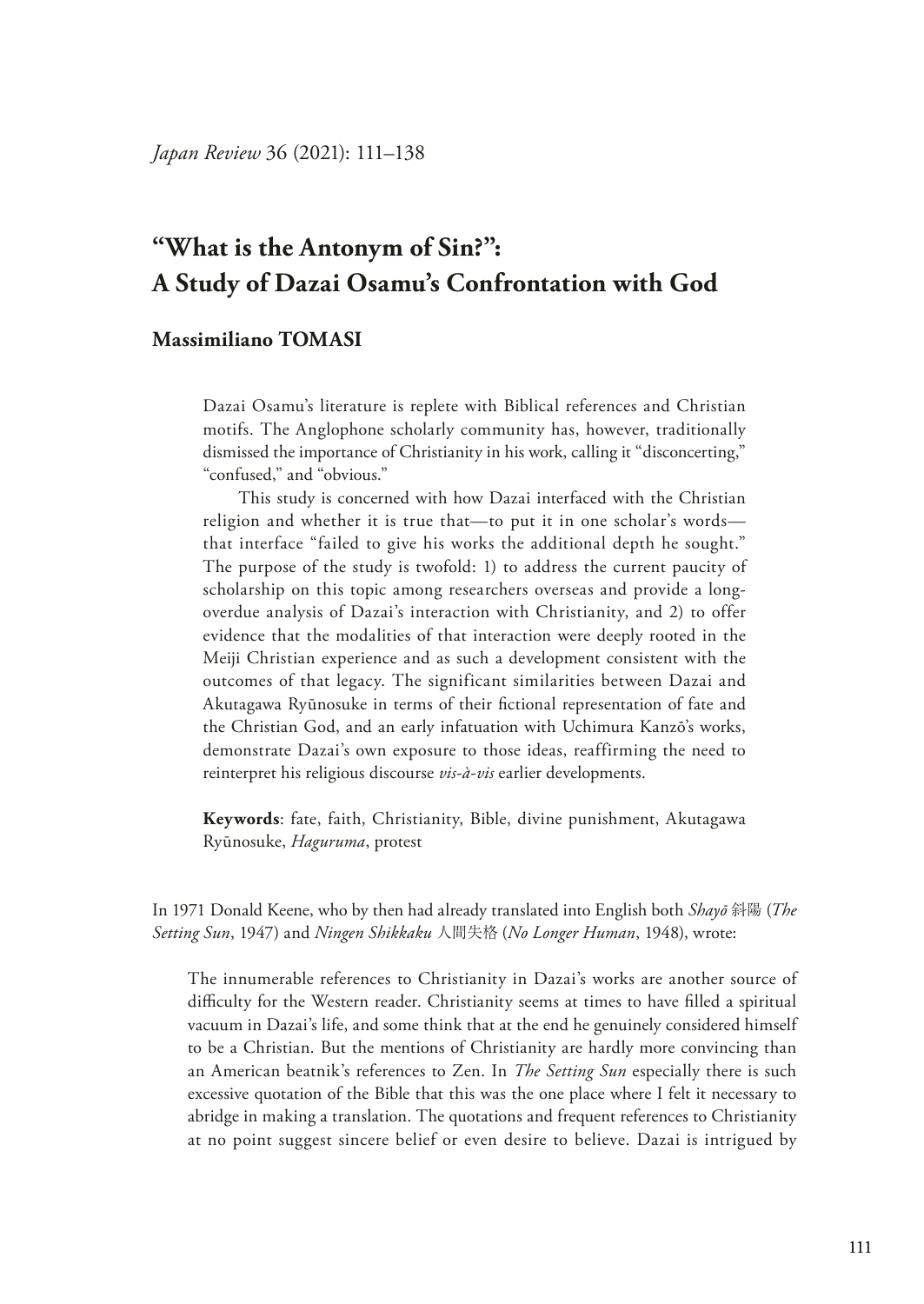Christianity, and he is delighted to discover appropriate passages to insert in his books, but whatever degree of faith he may have attained in his private life, in his writings Christianity is a disconcerting and not very important factor. It failed to give his works the additional depth he sought.<sup>1</sup>

Keene's assessment of the purpose of Christianity in Dazai Osamu 太宰治's literature did not fail to catch the attention of the Japanese scholarly community. In 1972, for example, literary critic Kawamori Yoshizō 河盛好蔵 (1902–2000) endorsed his view, and two years later in a short piece that appeared in a special issue of *Kokubungaku: Kaishaku to kanshō* 国文学: 解釈と鑑賞. Tsukakoshi Kazuo 塚越和夫 essentially did the same, albeit with some reservations.2 Elsewhere, in a roundtable hosted by the journal *Bungei* 文芸, renowned authors Yasuoka Shōtarō 安岡章太郎 (1920–2013) and Ōe Kenzaburō 大江健三郎 had already characterized Dazai's use of the Bible as pedantic, suggesting that Keene was not necessarily alone in viewing this distinctive trait of his works with skepticism.<sup>3</sup> A number of Japanese scholars and critics, however, disagreed with this assessment. In the late 1950s, for example, Sako Jun'ichirō 佐古純一郎 (1919–2014) and Kamei Katsu'ichirō 亀井勝一郎 (1907–1966) had drawn attention to the importance of Christianity in Dazai's works, warning about the difficult task of interpreting his literature without a clear understanding of the unique role of the Bible in it. Within a decade, Terazono Tsukasa 寺園司 and Watabe Yoshinori 渡部芳紀 had followed up with significant evidence in support of that view, cementing the conviction in the academic community that a careful analysis of the place of Christianity was going to be a *sine qua non* for an understanding of Dazai's *oeuvre*. 4 In a preface he authored in 1973, shortly before his death, prominent Christian author Shiina Rinzō 椎名麟三 (1911–1973) similarly emphasized the centrality of the Bible in every aspect of Dazai's literature.<sup>5</sup>

Evidence of the lasting nature of that consensus can be found in the extensive volume of research published thereafter, including that which directly addressed Donald Keene's statement. In "Donarudo Kīn shi no gokai" ドナルド・キーン氏の誤解 (Donald Keene's misunderstanding), for example, Kikuta Yoshitaka 菊田義孝 argued that his mentor Dazai never, in fact, wrote about the Christian religion; nor was he ever interested in its dogmas:

The theory of the Atonement according to which Christ, the Son of God, was crucifed and died in order to atone for humanity's sins against God is an essential dogma of Christianity. More than a dogma, it is a belief at the core of Christ's gospel. However, Dazai never spent a word on this, nor did he ever affirm it or deny it. He was therefore completely uninterested in this dogma and Christianity as a whole … However, as he read the New Testament, he became extremely passionate about Christ and his

<sup>1</sup> Keene 1971, pp. 198–199. Keene's views on this topic also appeared in Japanese in volume 65 of *Nihon no bungaku* (Chūō Kōronsha, 1964), as quoted in Sako 1983, p. 13 and Kikuta 1985, p. 43.

<sup>2</sup> See Kikuta 1985, p. 43 and Tsukakoshi 1974.

<sup>3</sup> The roundtable took place in May 1966. See Kikuta 1985, p. 61.

<sup>4</sup> See Sako 1958, Kamei 1959, Terazono 1974 and Watabe 1971. For a summary of these scholarly developments in Dazai studies, including the early contributions of other important scholars like Sasabuchi Tomoichi and Satō Yasumasa, see Saitō 1983, pp. 181–186.

<sup>5</sup> In Saitō 1973, p. 1.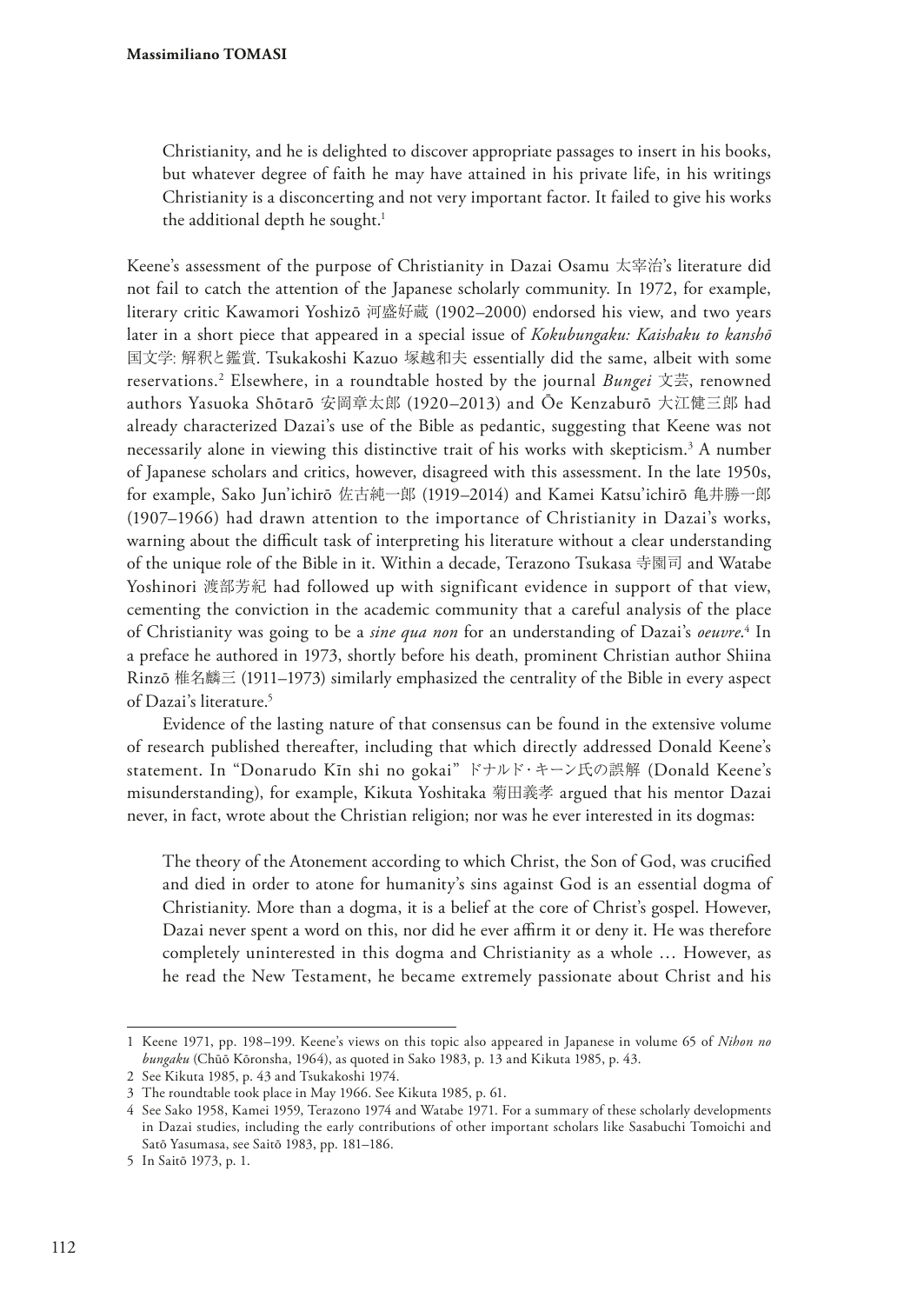persona. He came to worship his purity of heart unconditionally. He adored Christ, not Christianity.6

Kikuta's attempt to distinguish between Christ and Christianity may appear odd, but as another scholar also pointed out, "Words like God and faith appear often in Dazai's works. However, he disliked going to church and did not call himself a Christian. The word Christianity for him does not mean the teachings of Christ. It indicates organized religion and church."7

To be fair, Keene's negative assessment came at a time when research on the place of Christianity in Japanese literature was still at an embryonic stage. Despite the fact that many writers had converted during the Meiji era and that an equally remarkable wave of conversions had taken place during the immediate postwar period, studies in this area did not flourish until at least the late 1960s. This was a time when the growing popularity of Christian authors like Shiina Rinzō, Endō Shūsaku 遠藤周作 (1923–1996) and Miura Ayako 三浦綾子 (1922–1999) prompted the scholarly community both to evaluate the impact of these authors on the evolving narrative landscape of the period, and to reassess the infuence exerted by the Western religion on the literary developments of the Meiji and Taishō years. At the time Donald Keene was writing, the Japanese academic community was only beginning to discover the details of those developments; the magnitude of Christianity's impact on Dazai's works had yet to be fully unveiled. In addition, Keene's note that Dazai was "delighted to discover appropriate passages to insert in his books" was not completely inaccurate. The idea that Dazai's inflated use of the Bible was probably driven by a calculated efort to use its materials in an aphoristic fashion continued to be shared by a signifcant segment of the academic community.8 It is to this infated and at times inconclusive use of the Scriptures that Donald Keene was likely referring.

The question of Keene's legacy in Dazai studies overseas remains nonetheless a concern, since the Anglophone scholarly community has traditionally dismissed the importance of Christianity.9 As Mark Williams noted in a piece that appeared more recently, however,

[T]o dismiss entirely the importance of Biblical motifs in Dazai's *oeuvre* is … to belittle the continuous soul-searching evidenced in his literature as suggested by the following comment in "Human Lost:" "By one book, the Bible, the history of Japanese

<sup>6</sup> Kikuta 1985, p. 44. Sako Jun'ichirō also found Keene's assessment problematic. See Sako 1983, pp. 13–17. More recent monographs that have unveiled the importance of the Bible in Dazai's narrative include Akashi 1985, Nohara 1998 and Osabe 2002.

<sup>7</sup> Akashi 1987, p. 65.

<sup>8</sup> See, for example, Tōgō et al. 1987, pp. 33–34.

<sup>9</sup> In 1968, for example, David Brudnoy seemed to concur with Keene when he highlighted the puzzling and confusing nature of Dazai's use of Christian motifs. Masao Miyoshi later stated that "Dazai was very fond of quoting from the Bible. But it is a mistake to take his Christianity seriously. Sako Jun'ichirō, for instance, is much too eager to read a Christian saint into Dazai's histrionic utterances." Neither Makoto Ueda nor Thomas Rimer signifcantly explored this topic, although James O'Brien did—if only very briefy. For Phyllis Lyons, "When [Dazai] uses the Bible, his references are only of the most obvious kind, such as any high school graduate would have known by the 1930s: the story of Abraham and Isaac, for example, or the parable of the prodigal son." See Brudnoy 1968, p. 460; Miyoshi 1974, pp. 187–188; Ueda 1976, pp. 145–172; Rimer 1978, pp. 182–199; O'Brien 1975, pp. 64, 77–78, 138; and Lyons 1985, p. 6.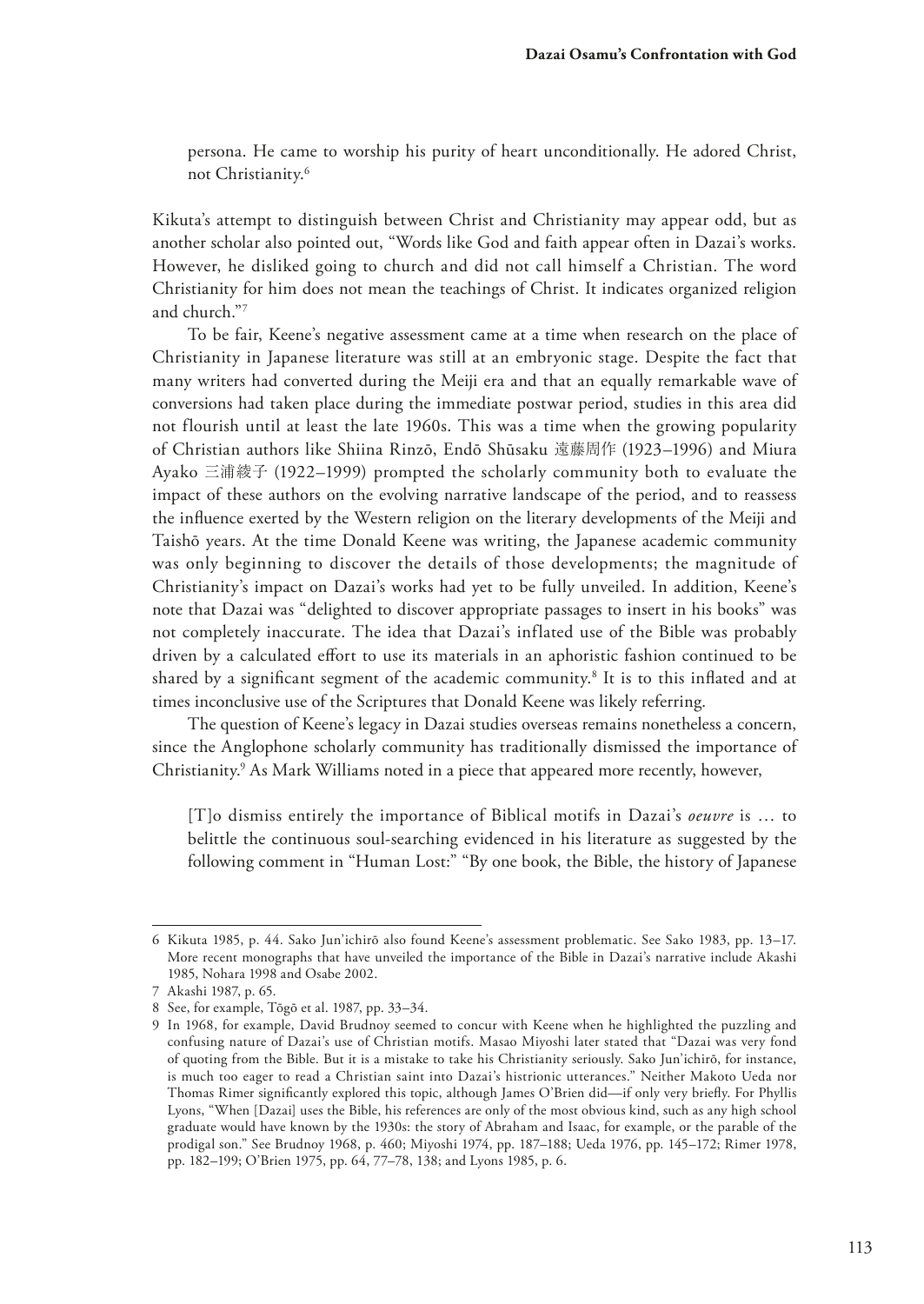literature was clearly divided into two parts, with such a distinction as was impossible in the past."10

Keene himself mentioned that the issue is not necessarily whether Dazai attained any degree of faith in his private life; this is an aspect of the debate that lends itself to the dangers of speculation. Indeed, the present study does not assert the impossibility of reading Dazai's *oeuvre* outside the borders of his Christian experience. Rather, it is concerned with how Dazai interfaced with the Christian religion and whether it is true, to put it in Keene's words, that the interface "failed to give his works the additional depth he sought."<sup>11</sup> The purpose here is twofold: (1) to address the current paucity of scholarship among researchers overseas, and so provide an overdue analysis of Dazai's interaction with Christianity, and (2) to shed light on the origins and modalities of that interaction. The evidence shows that Dazai's early interface with the Bible and the Christian religion did not exist in a vacuum, but was deeply rooted in the experience of earlier decades and as such a development consistent with the outcomes of that legacy. Thus, for example, the tensions between Ōba Yōzō 大庭葉蔵 and God in Dazai's last major novel *Ningen shikkaku*, emblematically captured by the protagonist's restless search for "the antonym of sin," should not be seen merely as the author's attempt to exploit a random Christian motif that would add depth to his story, but rather as the manifestation of a discursive religious continuum that can be traced back to other writers before him. Understanding the issues at the core of that discursive continuum is key to mitigating the opaqueness and the (sometimes) distracting presence of Christian elements in Dazai's literature. It is also a necessary condition for a reinterpretation of his postwar works vis-à-vis the literary deliberations of those earlier years.

#### **Fate, Sin, Hell, and the Unforgiving God**

First and foremost among the intellectuals whose Christian experience loomed large over Dazai's persona was Akutagawa Ryūnosuke 芥川龍之介 (1892–1927).12 Dazai revered him as the model author he wished to emulate, and "Nyoze gamon" 如是我聞 (Thus have I heard, 1948), a piece he wrote a few months before he took his own life, is the most direct evidence of the deep connection and profound sympathy he felt for his idol. In a passage that has become emblematic of his feud with author Shiga Naoya 志賀直哉 (1873–1971), Dazai wrote:

There is one more thing I dislike about you, and it is the fact that you don't understand Akutagawa's pain, which is the pain of one who lives in the shadow. Weakness. The Bible. Fear of life. The prayers of one who feels defeated. You don't understand any of these and you are even proud of it.<sup>13</sup>

Dazai and Akutagawa shared many traits, including an extraordinary familiarity with the Scriptures, but one of the most striking similarities can be found in their fictional

<sup>10</sup> Williams 2003, p. 311.

<sup>11</sup> Keene 1971, p. 199.

<sup>12</sup> For Akutagawa's infuence on Dazai, see Miyasaka 1998 and Sekiguchi 2001.

<sup>13</sup> Dazai 1990, vol. 10, p. 441.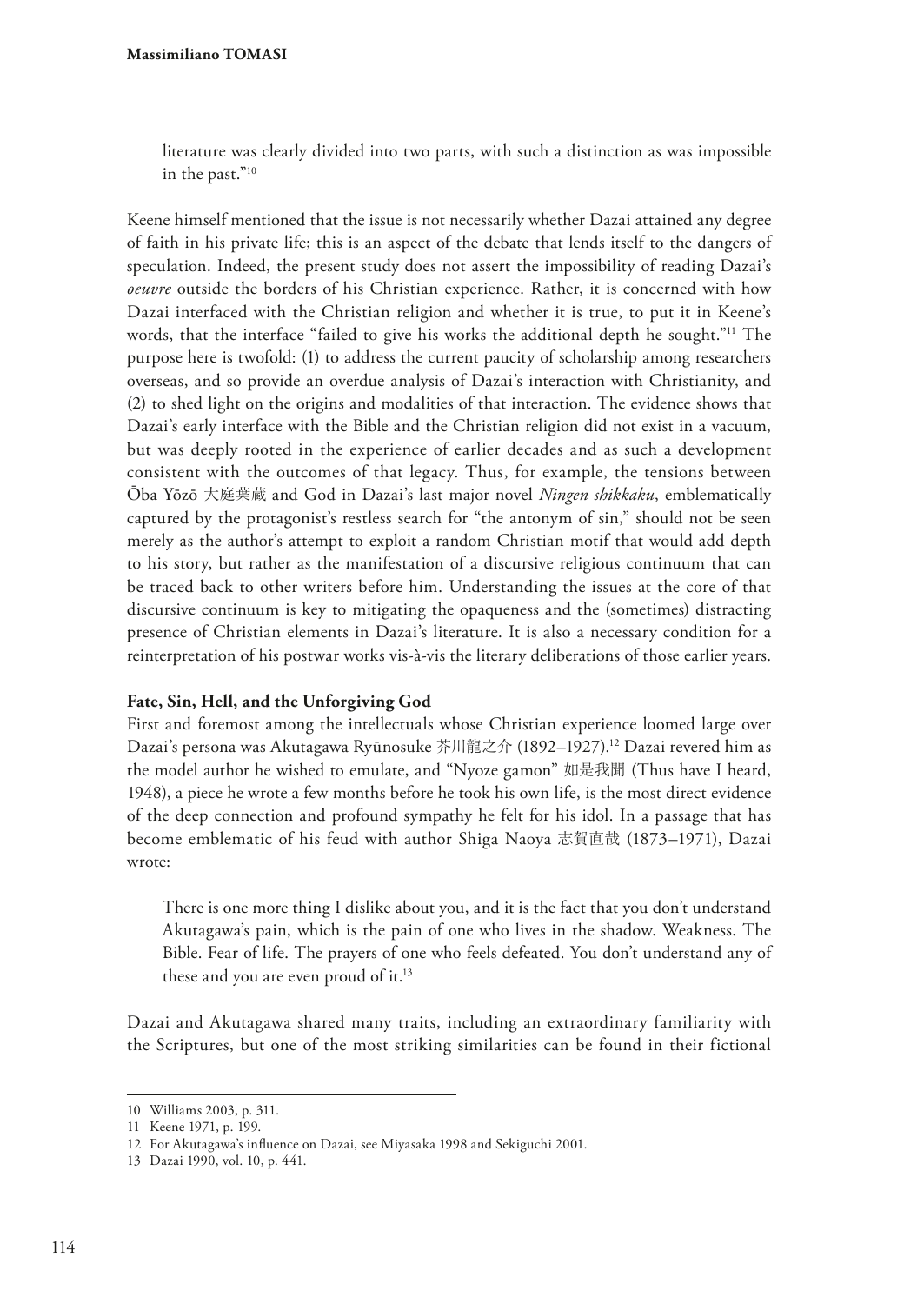representation of fate, sin, and God's resulting punishment.<sup>14</sup> The notion of a God who may have already determined a person's fate or precluded the possibility of individual agency had already plagued a number of Meiji and Taishō writers, and Akutagawa was no exception. Concerns about the existence of a higher power capable of manipulating an individual's fate at will manifested themselves very early in Akutagawa's life. In 1914, for example, in a letter to his friend Tsunetō Kyō 恒藤恭 (1888–1967), he wrote, "I am not quite sure of the power of my own will … I feel as if there is a higher will, a will much stronger than that of the State or society … Perhaps you need to rely on an absolute 'other force' in order to become free."15 More than a decade later, constantly haunted by the thought of having been punished by God, he refected:

As a boy I loved Christianity because of the stained-glass windows, the censers, and rosaries … Around 1922, I began to write short stories and aphorisms that ridiculed Christianity and the Christian faith, and I continued to use the solemn artistic heritage that accompanied the Christian religion as material for my stories. But in the end, as I looked down on it, I actually loved it. This may not be the only reason why I have been punished, but it is certainly one of them.16

Akutagawa never converted, but like the vast majority of his contemporaries who engaged Christianity, he was especially preoccupied with the question of sin and its awareness, and some of his early *Kirishitan mono* 切支丹物—his stories "Tabako to akuma" 煙草と悪魔 (Tobacco and the devil, 1916) and "Samayoeru Yudayajin" さまよえる猶太人 (The wandering Jew, 1917), for example— mirrored that preoccupation. Most notably, the protagonist of his novel *Haguruma* 歯車 (Spinning gears, 1927) is constantly worried about his iniquity. At one point, he meets an old friend, and as they chat about women, he experiences a sense of revulsion, and becomes deeply worried about his past transgressions. Feeling doomed by an uncontrollable fate of which he believes God to be the ultimate agent, he senses "the sneer of Fate," and cannot "help but feel in this the presence of something mocking [him]."<sup>17</sup> His decision to visit "a certain old man," the only man who might know why he had been punished, refects his hope that the course of his destiny may be altered by a compassionate God.18 After an exchange with the man, however, he realizes that his fate cannot be changed. Hell is the outcome of his realization: "I sensed the inferno I had fallen into," and "I was in hell for my sins."19

Fate, sin, and hell were reoccurring themes in Dazai's fiction as well, and the opening section of "Omoide" 思い出 (Memories, 1935) foreshadowed their importance in his later works. The young Shūji 修治 frst becomes aware of the existence of hell via his maid, Take たけ:

<sup>14</sup> Sako Jun'ichirō's observation that it was Dazai Osamu who picked up the Bible found next to Akutagawa Ryūnosuke's bedside at the time of his death suggests the intricate connections between these two writers. See Sako 1972, p. 51.

<sup>15</sup> Akutagawa 1998, vol. 17, p. 153.

<sup>16</sup> "Aru muchi" (A whip, 1926); in Akutagawa 1998, vol. 23, pp. 221–222.

<sup>17</sup> English translation in Rubin 2006, pp. 213–214.

<sup>18</sup> The man has been identifed as Muroga Fumitake 室賀文武 (1869–1949), a fervent Christian who had worked for Akutagawa's father as a milk deliveryman at the time Ryūnosuke was still a toddler. See Miyasaka 1971.

<sup>19</sup> Rubin 2006, pp. 213 and 220.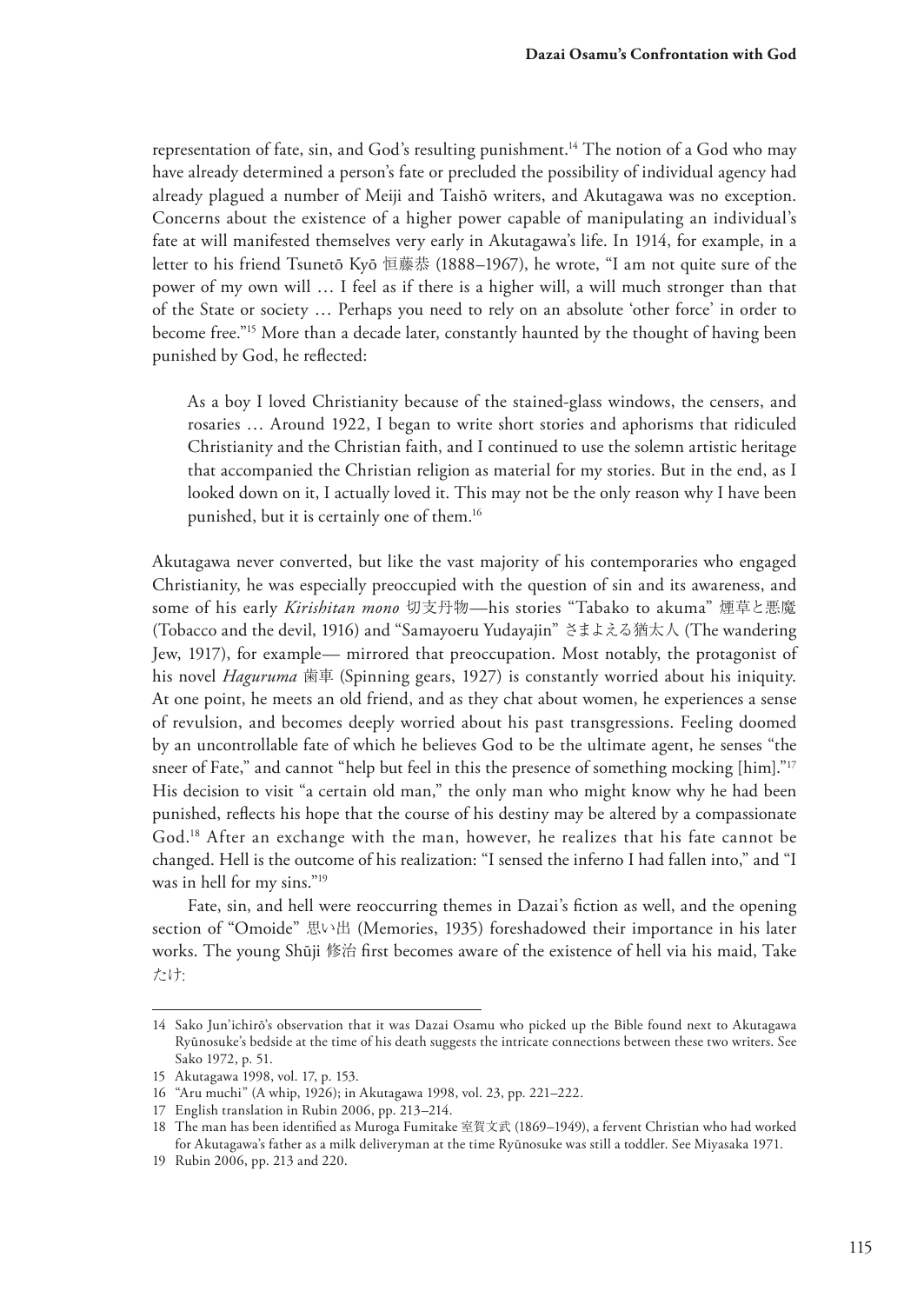Take also instructed me in morals. Often taking me to the temple, she showed me the hanging scrolls of Heaven and Hell and explained them to me. Those who had set fres carried on their backs baskets full of red, fickering fames; those who had had concubines choked in the coils of a blue, two-headed serpent. In the Lake of Blood, on the Mountain of Needles, in the bottomless deep hole called The Limitless Hell where white smoke hovered, everywhere, pallid, emaciated people opened their mouths in tight little o's and wept and howled. If I told a lie, Take said, I would go to Hell and have my tongue torn out like that for the demons to eat. I burst into a storm of tears.<sup>20</sup>

It was not only his awareness of the existence of such a place, however, that terrorized him. It was also an underlying conviction, or at least fear, that hell and "his" fate might be connected, and that nothing could be done about it:

On a small slope in back of the temple, there was a cemetery. Along a hedge of yellow roses or the like, many tall wooden funerary tablets stood like a forest. A black iron wheel, the size of a full moon, was attached to the tablets. If you spun the wheel clatterclatter, and when it stopped it stayed there without moving, the person who had spun it would go to Heaven. But if, once it had stopped, it then turned backward, the person would fall into Hell, Take said. When Take spun it, the wheel would spin around for a while with a nice sound and always quietly come to a full stop. But when I spun it, it now and then went backward. I remember one day, it was Autumn I think, when I went to the temple by myself. No matter which of the wheels I tried spinning, they all, as if by previous arrangement, went backward with a heavy clatter. Keeping down my anger which was starting to explode, I stubbornly kept on spinning a wheel many tens of times. The sun had begun to set, so in despair I came away from that graveyard.<sup>21</sup>

References to divine retribution became increasingly abundant in the works leading up to Dazai's more mature years. In "Nijusseiki kishu" 二十世紀旗手 (The standard-bearer of the twentieth century, 1937), for example, God is described as being worse than *kogarashi*  木枯らし (a wintry northerly wind), and there are multiple allusions to the inevitability of his wrath.22 Similarly, in "Kaze no tayori" 風の便り (Letters from the wind, 1941), a story written in the form of an epistolary exchange between two writers, Ihara, the more senior, explains that writing is like confessing to God, where God's punishment, rather than his forgiveness, is important. Finally, in "Hanamuko" 新郎 (The bridegroom, 1941), mulling over the score of students who came now to visit him at his house in Mitaka, the protagonist declares that he is determined to avoid corrupting any of them, so that he can make that claim on judgment day. The importance of this motif is emblematically apparent in yet another story, "Zenzō o omou" 善蔵を思う (Thinking of Zenzō, 1940), where the main character states:

<sup>20</sup> English translation by Lane Dunlop. See Dazai 1983, p. 142.

<sup>21</sup> Dazai 1983, p. 143.

<sup>22</sup> On this point, see also Akashi 1987, p. 66.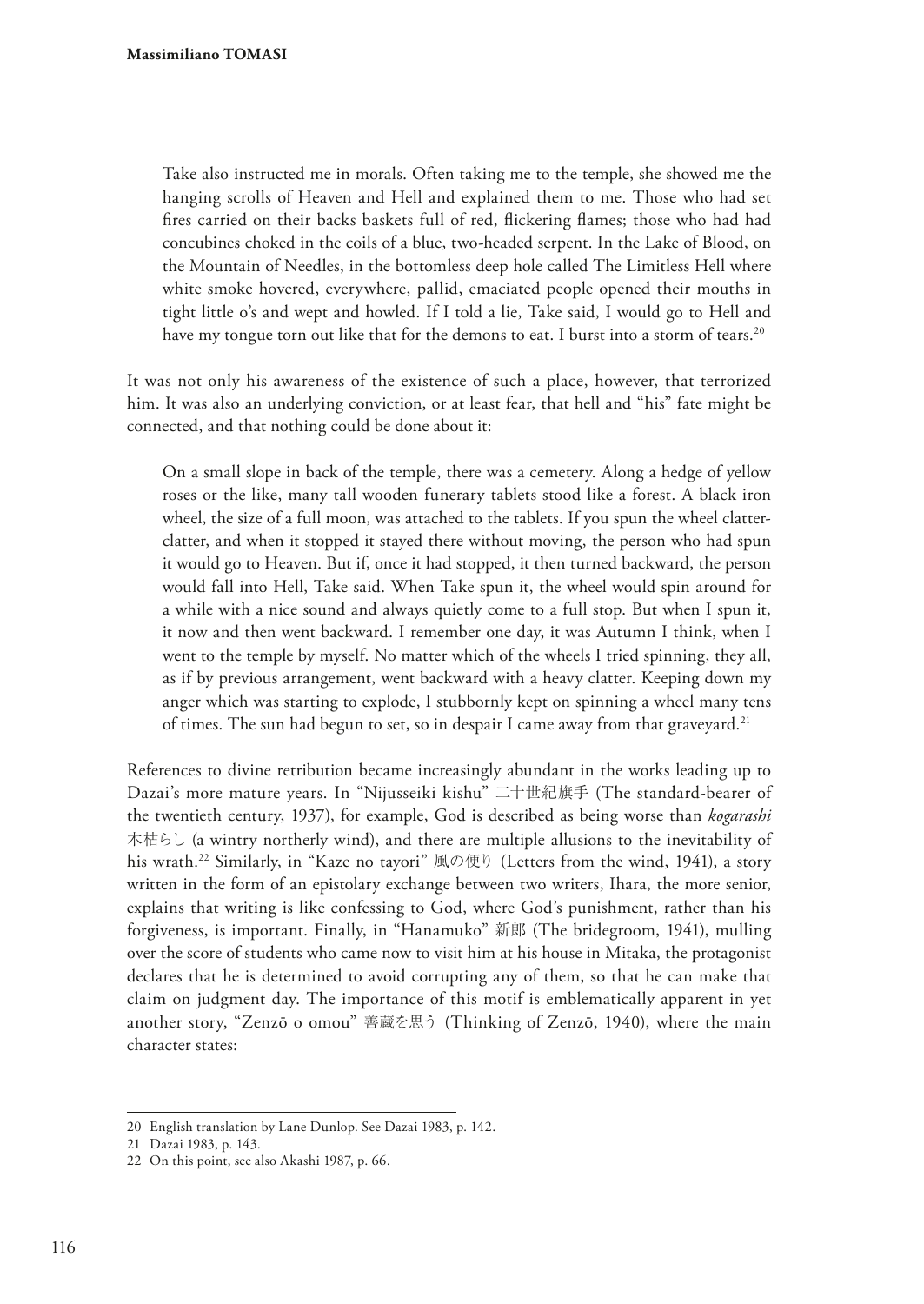I suspect my past sins are ffty or a hundred times greater than yours. And even now I continue to sin … I could prostrate myself before God, my hands bound together with ropes, and devote myself to prayer, but even then, before I knew it, I'd be committing some atrocious deed. I am a man who ought to be whipped.<sup>23</sup>

But, of course, the most intriguing similarities between Akutagawa's and Dazai's representations of fate and the Christian God can be found in their respective works, *Haguruma* and *Ningen shikkaku*. As mentioned earlier, in the former, the central character decides to go and visit a certain old man with whom he has the following exchange:

"How have you been lately?" he asked.

"Same as always, a bundle of nerves."

"Drugs are not going to help you, you know. Wouldn't you like to become a believer?" "If only I could …"

"It's not hard. All you have to do is believe in God, believe in Christ as the son of God, and believe in the miracles that Christ performed.

"I *can* believe in the devil."

"Then why not in God? If you truly believe in the shadow, you have to believe in the light as well, don't you think?"

"There's such a thing as darkness without light, you know."

"Darkness without light?"

I could only fall silent. Like me, he too was walking through darkness, but he believed that if there is darkness there must be light. His logic and mine difered on this one point alone. Yet surely for me it would always be an unbridgeable gulf.<sup>24</sup>

The protagonist of *Haguruma* can believe in the devil but not in God's love.25 Like him, Ōba Yōzō—the protagonist of *Ningen shikkaku*—is unable to believe in God's love either. In fact, in the third notebook of the novel, when Shige-chan  $\dot{\triangledown}$   $\dot{\triangledown}$   $\dot{\triangledown}$   $\dot{\triangledown}$   $\dot{\shortled{\sim}}$   $\dot{\triangledown}$  the daughter of the woman with whom he is now living, asks him whether God will truly grant you anything if you pray for it, Yōzō thinks that he for one would like to make such a prayer. Then, after answering that God would do so for her but not for him, he laments:

I was frightened even by God. I could not believe in His love, only in His punishment. Faith. That, I felt, was the act of facing the tribunal of justice with one's head bowed to receive the scourge of God. I could believe in hell, but it was impossible for me to believe in the existence of heaven.<sup>26</sup>

<sup>23</sup> English translation by Ralph F. McCarthy. See Dazai 1991, pp. 126–127.

<sup>24</sup> Rubin 2006, p. 227.

<sup>25</sup> The same is true of the protagonist of Akutagawa's autobiographical piece, "Aru ahō no isshō" 或阿呆の一生 (The life of a stupid man, 1927): "He envied medieval men's ability to fnd strength in God. But for him, believing in God—in God's love—was an impossibility, though even Cocteau had done it!" See Rubin 2006, p. 204.

<sup>26</sup> Dazai 1958, p. 117.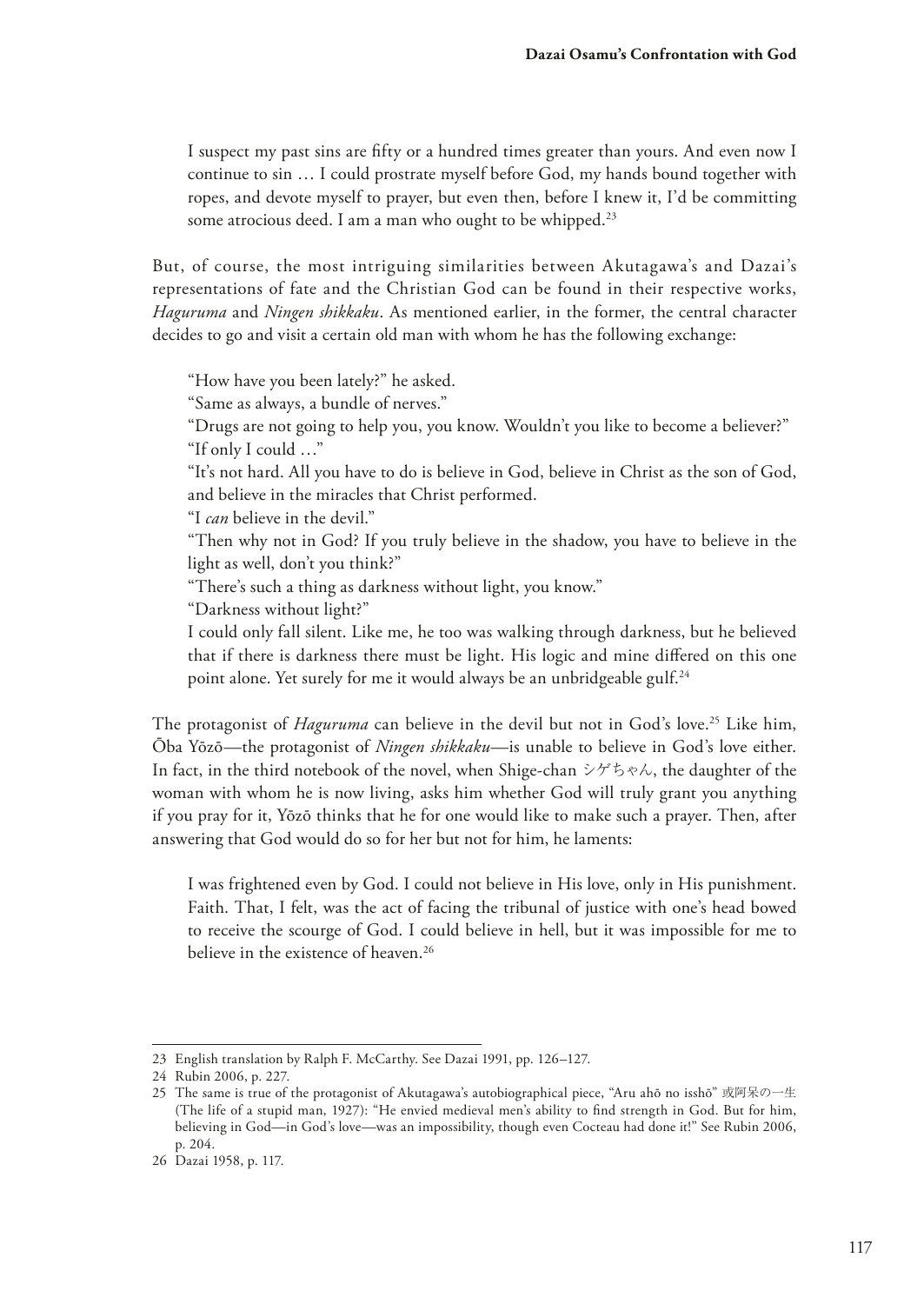This pronounced awareness of sin did not go unnoticed by Japanese scholars, who often touted Dazai's upper class upbringing, his recantation of communism, and the double suicide attempt that led to the death of Tanabe Shimeko 田部シメ子 (1912–1930), as the causes of a deep personal sense of guilt.<sup>27</sup> Born in a wealthy upper-class family, Dazai had his share of vicissitudes. In 1929 he tried to kill himself for the frst time, and the following year, after being expelled from Tokyo Imperial University, he made a second attempt, this time with Shimeko, an eighteen-year-old bar hostess he had met in Ginza. He failed and ended up being charged with a crime. Already at odds with his older brother, who provided him with the fnancial means to survive, his family ties were later severed when he announced his intention to marry Oyama Hatsuyo 小山初代 (1912–1944), a geisha. In 1935, he tried to commit suicide again but failed, and a few weeks later he had an attack of appendicitis which led to hospitalization and dependence on Pabinal, a pain killer.

Dazai's most consequential engagement with Christianity and the Bible took place at the culmination of these events. Between 13 October and 12 November 1936, following the advice of his mentor Ibuse Masuji 井伏鱒二 (1898–1993), he was hospitalized at the Tōkyō Musashino Hospital 東京武蔵野病院 in order to cure his addiction to Pabinal. He read the Bible frantically during that month.

#### **The Encounter with the Bible**

In "Human Lost" (1937), the work that chronicled the emotional pain of that experience, Dazai wrote:

With one book, the Bible, the history of Japanese literature has been divided into two parts, with a clarity and distinction that are almost unprecedented. It took me three years to read the twenty-eight chapters of the Gospel of Matthew. Mark, Luke, John, ah, when will I achieve the wings of the Gospel of John!28

Although the Gospel of Matthew would play an especially important role in his narrative it is the most widely quoted section of the Scriptures in his works—his statement that it took him three years to read it is probably to be taken fguratively. Scholars agree that his frst encounter with the Bible had likely taken place a few years earlier, probably around the time he severed his communist ties, in the summer of 1932. From the fall of 1934, Dazai also came into close contact with literary critic and Bible scholar, Yamagishi Gaishi 山岸外史 (1904–1977), the author of *Ningen Kirisuto ki* 人間キリスト記 (A record of Christ the man, 1937). According to writer Dan Kazuo 檀一雄 (1912–1976), who was friends with both, the two men spoke often about the Bible and related religious matters.<sup>29</sup> Yamagishi himself commented on the interest he and Dazai shared:

<sup>27</sup> On this point, see for example Sōma 1969, p. 26.

<sup>28</sup> Dazai 1990, vol. 2, p. 83. The work's original title is in English. All translations are mine unless otherwise noted.

<sup>29</sup> Sōma Shōichi has highlighted Yamagishi's overarching influence on Dazai, arguing that his reliance on the Gospel of Matthew and his interpretation of Judas's role were direct results of Yamagishi's infuence. According to Sōma, the Biblical references that began to appear with increased frequency in Dazai's letters between 1936 and 1937 were also likely a refection of the content of Yamagishi's book, which by then was in its fnal draft. See Sōma 1985, p. 64.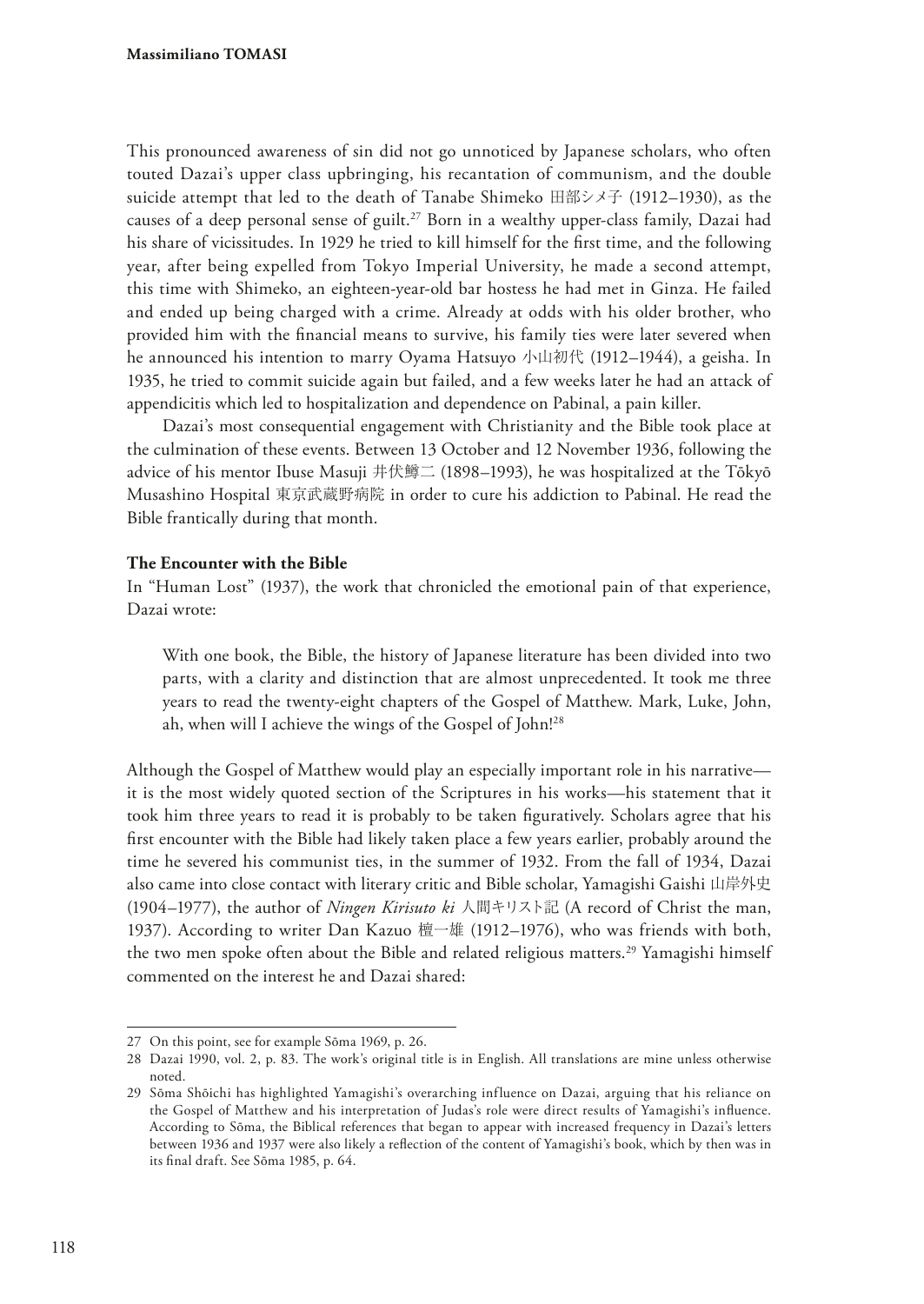It's not that we were not interested in the life and world of the *Kojiki* and *Man'yōshū*, it's just that through the Old and New Testaments we pursued the prototype of "humanity." That's where our heart was, and rather than Japanese art, we pursued the themes of "man" and "drama."30

Dazai was also a great admirer of renowned theologian Tsukamoto Toraji 塚本虎二 (1885– 1973), a former student of iconic religious leader Uchimura Kanzō 内村鑑三 (1861–1930):

In those days [Dazai] was a subscriber to Tsukamoto Toraji's journal *Seisho chishiki* 聖 書知識. On the white cover, other than the title, the journal read "there is salvation outside the church and the non-church" … I am almost certain that he continued to read that journal until right before he went to Kōfu and then retreated to Aomori Prefecture. One day he said: "Mr. Tsukamoto is the only thinker in Japan who is worthy of that name" ... I was stunned.<sup>31</sup>

But the most important source of inspiration at this early stage, before the hospitalization experience chronicled in "Human Lost," was perhaps Uchimura Kanzō himself. Uchimura, the founder of the Mukyōkai 無教会 or Non-Church movement, was one of the most revered Christian leaders of the late Meiji and Taishō periods. His teachings, grounded in the Calvinist tradition, were characterized by a distinctly puritanical worldview that centered on the image of a strict Christian God.<sup>32</sup> Dazai's encounter with his writings seemingly took place before his hospitalization, when, after returning from a trip to Yugawara 湯河原 and Hakone 箱根, he decided to read some of his old books again:

For the frst time in my life I found myself wanting to pray. "Please, something good to read! Please, something good to read!" But I found none. A couple of novels made me angry. Only a collection of writings by Uchimura Kanzō stuck with me for a week. I wanted to quote a few passages from this book but couldn't. I feel like I have to quote everything. This, like nature, is a frightening book. I confess that I have been really impressed by these writings. For one thing they helped me with my dislike of "Tolstoy's Bible," and I completely surrendered to this book full of faith. I just feel I need to stay silent like an insect. It seems I may have taken the first step into the world of faith.<sup>33</sup>

Whether this passage should be considered a true confession of faith, or be taken with a note of caution, is open to debate. Certainly, Dazai's encounter with Uchimura's writings came at a particularly difficult moment for the young writer. Contrary to his hopes and expectations, his story "Dōke no hana" 道化の華 (The fower of bufoonery, 1935) had not

<sup>30</sup> Quoted in Sōma 1969, p. 26.

<sup>31</sup> Kikuta 1964, p. 158. On Dazai's admiration for Tsukamoto, see also Tanaka 1985a, p. 3.

<sup>32</sup> On Uchimura's infuence on Meiji literati, see Suzuki 1980, Takeda 1982, and Tomasi 2018.

<sup>33</sup> "Confiteor," in Dazai 1990, vol. 10, p. 71. According to Tanaka Yoshihiko, Dazai was likely referring to Uchimura's *Kirisuto shinto no nagusame* 基督信徒のなぐさめ (Consolation of a Christian, 1893) and *Kyūan'roku* 求安録 (Search for peace, 1893), which he had borrowed from his friend, Hiresaki Jun 鰭崎潤. See Tanaka 1985b, p. 32.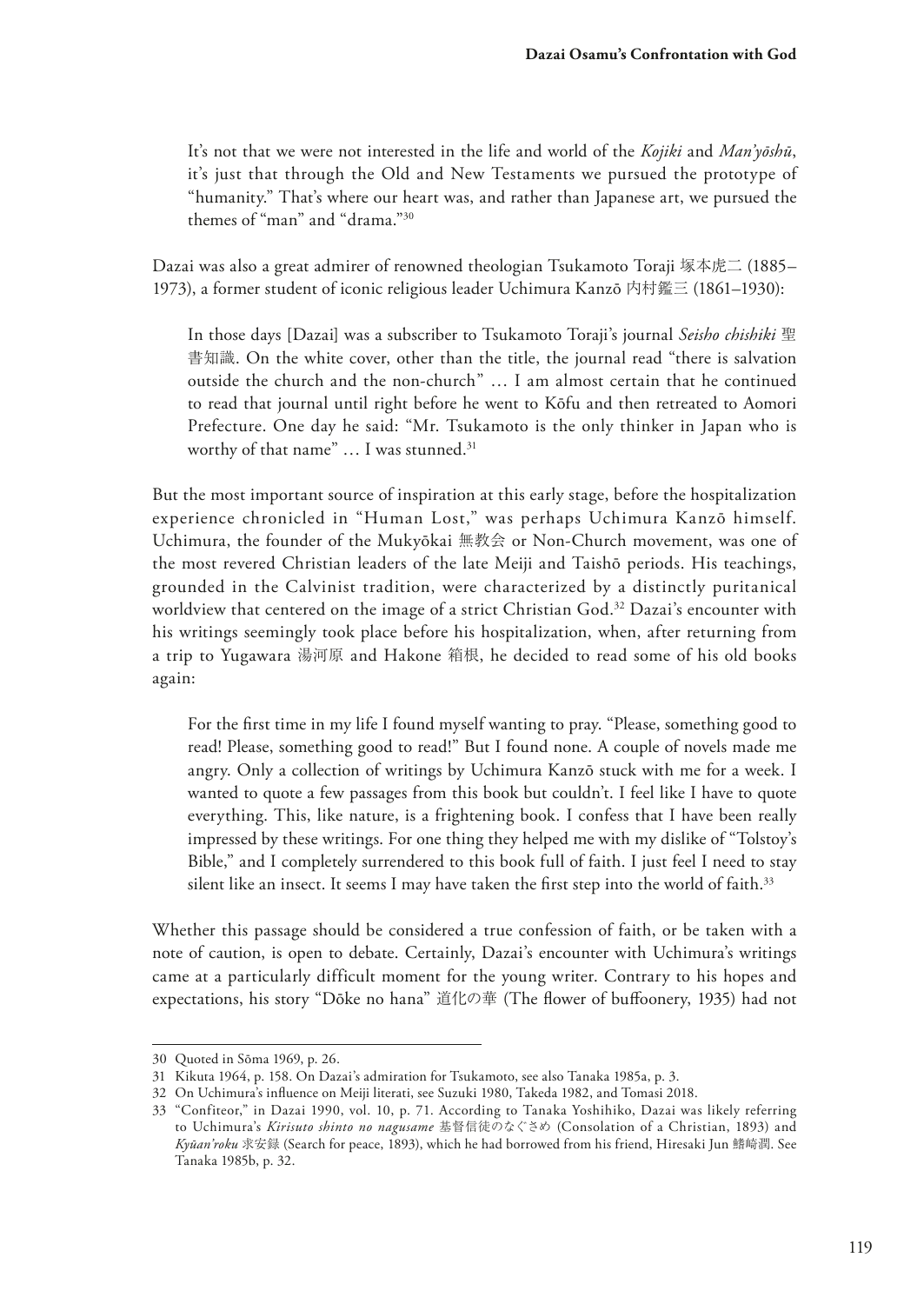#### **Massimiliano TOMASI**

been selected for the Akutagawa Prize, and he had also failed an important job interview with a major newspaper. Given these setbacks and earlier vicissitudes, the conviction and power of Uchimura Kanzō's words may have inspired Dazai to probe into the world of faith unraveling before him.34

It is very possible, then, that Uchimura's teachings may have infuenced Dazai's views of Christianity early on, cementing his notion of an unforgiving and irate God, reinforcing old beliefs in the existence of hell and of an inevitable fate, and amplifying the sense of guilt that may have come from his many failures and regrets. Generations of researchers have acknowledged these elements as distinctive of Dazai's understanding of Christianity, corroborating the view that his early interactions with the Bible and the Christian religion did not exist in a vacuum, but rather stemmed in part from the religious discourse of the preceding decades.35 That Dazai expressed his admiration for the works of Uchimura Kanzō, whose deliberations had not only set the tone for much of the literature-versusreligion debate of the Meiji years, but also provided the polarities around which the majority of modern writers explored their self-construction, is evidence of his familiarity with them.

But there was another important element of continuity between him and the earlier generation of writers. As Kamei Katsu'ichirō once noted,

Dazai was a peculiar Japanese Protestant of the Shōwa period. This is paramount when discussing Dazai's literature. Of course, he did not belong to a church nor was he baptized. He read the Bible in his own way and sought to connect directly to Christ and his teachings. This is probably unacceptable for orthodox Catholics and it is likely heresy for baptized Protestants. However, there was no aesthetics or cheating in his approach to the Bible. It was intimate prayer, and a practical standard for his works.<sup>36</sup>

Kamei's indication that "there was no aesthetics or cheating in Dazai's approach to the Bible" is strongly evocative of Meiji writers' efforts to be true to the self. Kunikida Doppo 国木田独歩 (1871–1908), Masamune Hakuchō 正宗白鳥 (1879–1962) and Arishima Takeo 有島武郎 (1878–1923), for example, endeavored to approach the Scriptures always in the name of authenticity and in rejection of self-deception. They interpreted their faith with strictness and rigor, as exemplified by the narrator at the start of Arishima's novel *Meiro*  迷路 (Labyrinth, 1918): "I tried to immerse my life into God day and night by following the ascetic life to the point of emaciation." $37$  Such a desire for authenticity was consistent with the new sense of selfhood they had acquired through a Christian-inspired process of

<sup>34</sup> On this point, see Saitō 1973, p. 85 and Tanaka 1985b, pp. 31–36.

<sup>35</sup> Sasabuchi Tomoichi 笹淵友一 (1902–2001), for example, maintained that his notion of God resided entirely in his awareness of sin and the Last Judgment, and for Okuno Takeo 奥野健男 (1926–1997) Dazai's literary act was in essence the writer's own way of opposing a vengeful God through art. See, respectively, Saitō 1983, p. 181 and Nishitani 2000, p. 163. Akashi Michio 赤司道雄 (1920–1993) stated that when Dazai was under the infuence of Uchimura's writings, the forgiving God did not exist in his eschatology. Kanda Shigeyuki 神田重幸 has similarly argued that, "[T]he God Dazai longed for was not the God of love but rather the punishing God of the Old Testament … [R]ather than Jesus Christ the Redeemer, professed by Paul, his understanding of the Bible and Christianity centered on the awareness of a God of the Law and punishment." See Akashi 1987, p. 66 and Kanda 1996, p. 86.

<sup>36</sup> Kamei 1959, p. 19.

<sup>37</sup> English translation by Sanford Goldstein and Seishi Shinoda. See Arishima 1992, p. 3.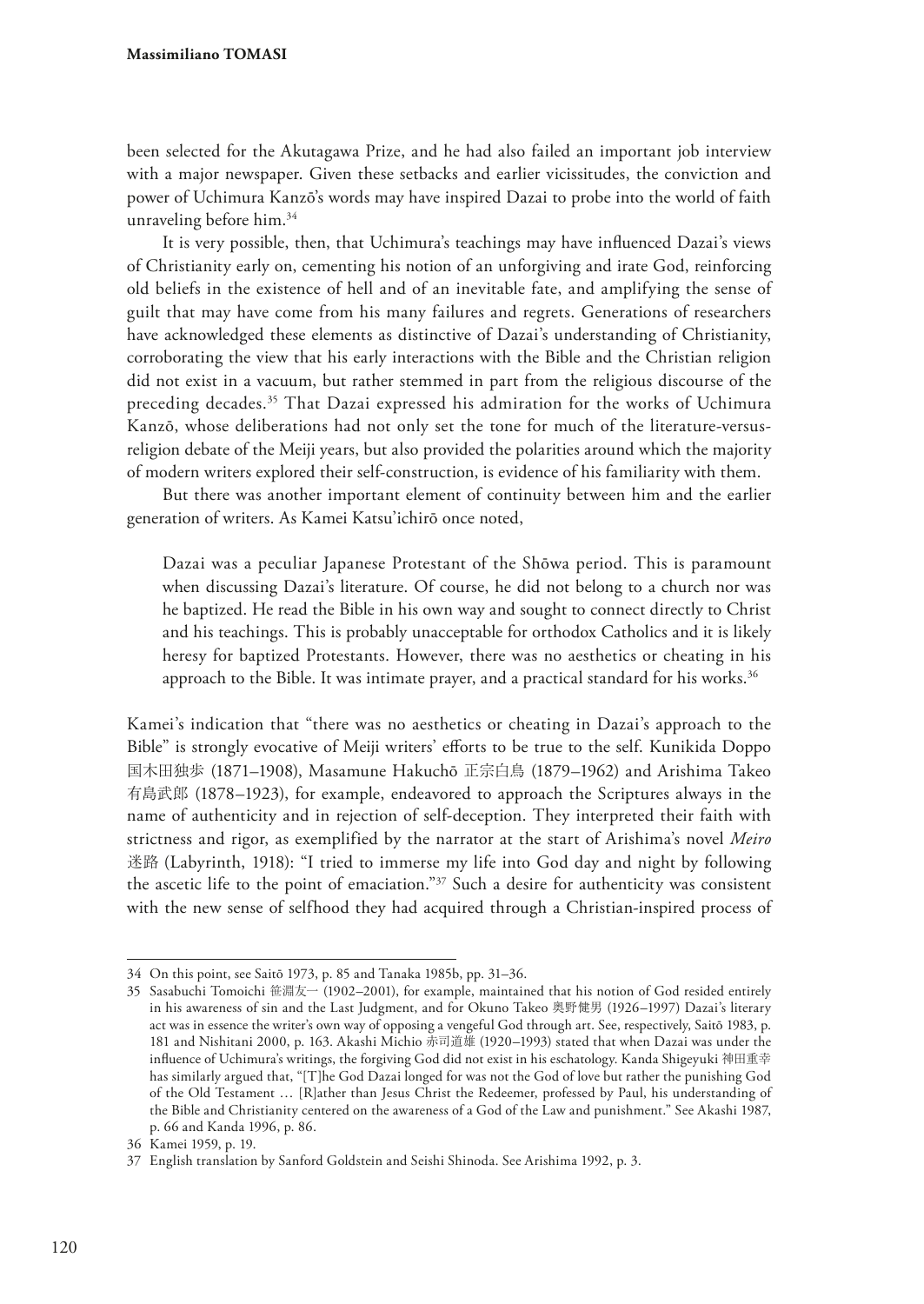introspection and internal renewal. This upholding of authenticity did not come, however, without a price. The conflict with Meiji Protestantism—and Calvinism in particular stemmed in fact largely from the depth of a self-introspection that dared to ask questions about belief, free will, and that religious system's most central tenets, including the theory of predestination. It is not then surprising that some of these writers strove to articulate a cogent dissent. Kitamura Tōkoku 北村透谷 (1868–1894)'s theory of the inner life (*naibu seimeiron* 内部生命論), for example, postulated the existence of a sacred temple within human beings that essentially defied mainstream Calvinism's belief in the latent depravity of mankind. Similarly, Arishima Takeo openly criticized the Calvinist theory of predestination, namely that God had already chosen those who would and would not be saved.

Dazai's relationship to the Bible should be interpreted within the context of this tradition. The notion that he was unorthodox in his reading or, to use Sako Jun'ichirō's widely accepted characterization, that his approach to the Bible was too legalistic, cannot fully capture the nuances of that relationship, because the notion does not allow for the author's determination to uphold authenticity as a centerpiece of his experience.38 As former protégé Fukunaga Shūsuke 福永収佑 once observed, "Japanese Christians tend to rely too much on Paul's logic and believe that they are saved. Dazai did not read the Bible that way, and that's where his purity of heart was."39 Uchimura's writings were just a departure point for Dazai, a nonetheless critically important one that situated him squarely within the tradition of Meiji Christian discourse and that later led him to a confrontation with God.

#### **From the Despair of "Human Lost" to Hope for Reconciliation**

"Human Lost" represented a significant turning point in Dazai's engagement with Christianity. His idea of the Bible as a book that had changed the course of Japanese literature, dividing it "into two parts, with a clarity and distinction that are almost unprecedented," suggests that for him its impact on Japanese literary history had been absolute. "Human Lost" contained at least fve important references to Christ, including two quotations from the Sermon on the Mount—"Settle with your opponent quickly while on the way to court with him …" (Matthew 5:25–26) and "But I say to you, love your enemies, and pray for those who persecute you …" (Matthew 5:44–48). These quotations eloquently captured the polemic tone of the whole piece, which chronicled the agonizing month he spent against his will in the "human warehouse" (*ningen sōko* 人間倉庫) of Musashino Hospital. Dazai believed he had been tricked by Hatsuyo and Ibuse, and therefore harbored hostile feelings towards them and the hospital itself. A couple of excerpts will illustrate his state of mind, and serve to contextualize the Biblical verses which he quoted.

[October] 23 Cursing your wife.

All people have innate talents. You say that I am a liar. Say it to my face. You are the one who has deceived me … You deceived someone who put his heart and life in your hands, locked him up in a mental hospital for ten days without not even a letter or flowers ... whose wife are you ...

<sup>38</sup> Sako Jun'ichirō, *Dazai Osamu ron* (Shinbisha, 1963), quoted in Chiba 1987, p. 68.

<sup>39</sup> Fukunaga 1992, p. 80.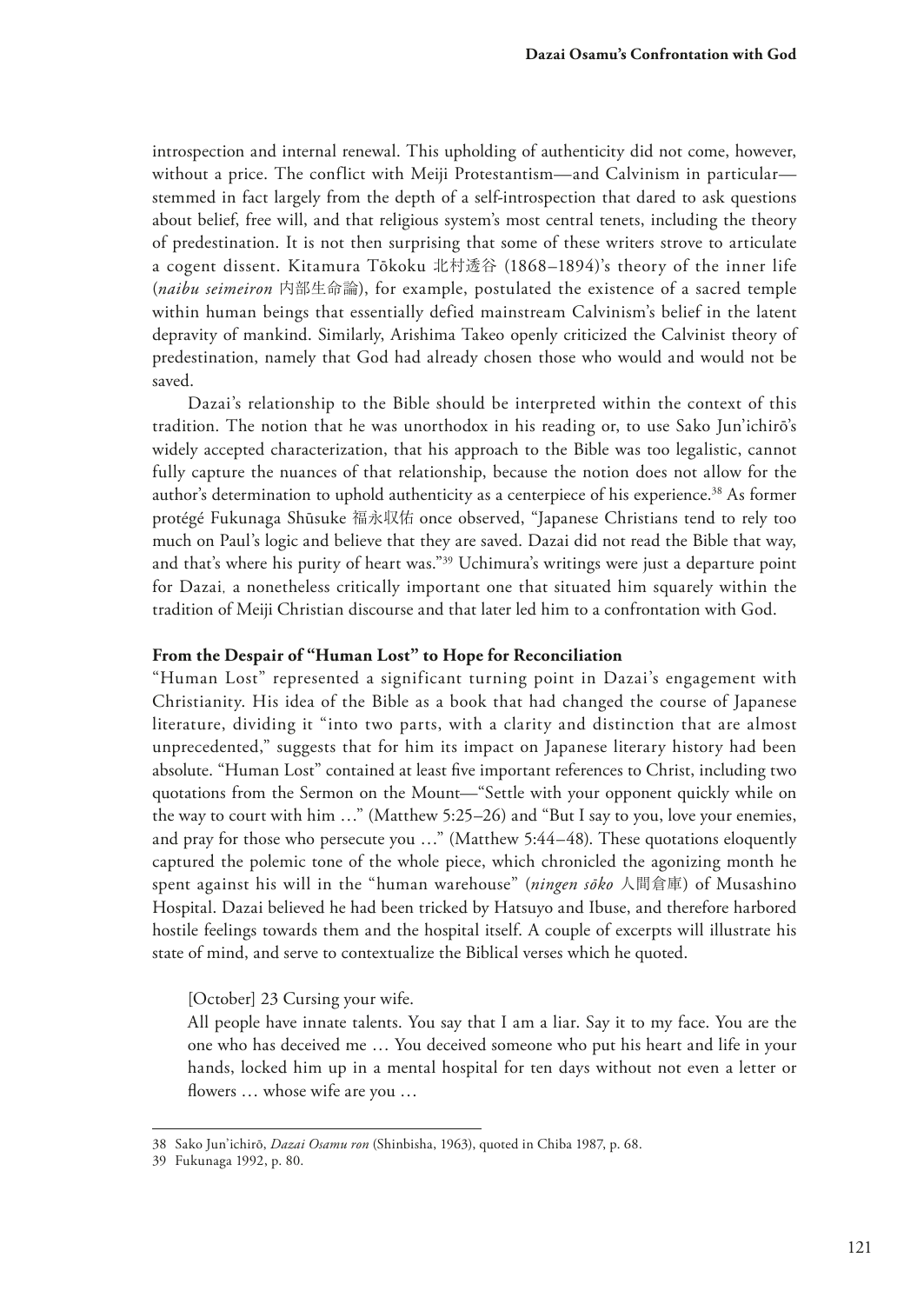[October] 25 … Tricks of a private mental hospital.

In this hospital building, out of ffteen patients, at least two thirds of them are ordinary folks. There is not a single person who has stolen or is trying to steal somebody else's property. They trusted people and got screwed for that.

The doctors won't tell you the date you can be discharged. They won't commit. They are endlessly telling you something diferent.

When new patients arrive, they always put them up in a nice bright room on the second foor. They frst make their family members feel at ease and then, the following day, the head of the hospital says that they have not received a permit yet for the second foor and they throw them in the same building with the depressed ffteen patients on the frst foor …

[October] 26 … I remember the expression "individual rights." All the patients here have lost their status of "human being" …

[November] 10 I am the one who is bad. I am a man unable to say "sorry." My bad actions have just come back to bite me ... I want to go home.<sup>40</sup>

Tanaka Yoshihiko 田中良彦 explained the momentous nature of the changes that took place in Dazai as follows. In the years that had preceded his hospitalization, Tanaka observed, Dazai had often found respite in Christ, mainly by means of a one-dimensional self-projection onto the story of Christ's tragedy (not unlike Akutagawa). Following his failure to win the coveted Akutagawa Prize, for example, he had sent a letter of complaint to Satō Haruo 佐藤春夫, who was a member of the selection committee, in which he gave the address of the sender, Dazai himself, as "Mount Golgota." In "Human Lost," however, Dazai's focus began to move away from this type of self-representation and to shift perceivably towards Christ's teachings. After leaving the hospital, Dazai went on a trip to Atami 熱海, and the letters he sent from there to his friend Hiresaki Jun 鰭崎潤 indicated an important transition from a state of depression and self-deprecation to a positive outlook and hope for the future. Tanaka argues that a quote from Matthew 6:26, "Look at the birds in the sky; they do not sow or reap … yet your heavenly Father feeds them," signaled the seeds of Dazai's trust in God's providence, and a surrender to faith that would become important traits of his literary production during the early  $1940s$ .<sup>41</sup>

The story "Kamome" 鷗 (Sea gull, 1940) provides some evidence of the authenticity of that transition. The piece begins with the narrator, who later identifes himself as Dazai, explaining that he is an ugly man and incapable of any leadership. He is weak in body and spirit, and feels as though he is being rushed along on a train whose fnal destination he does not know. The latter part of the story contains a conversation between him and a visitor at his house in Mitaka. The visitor, who worked for a journal, had asked him about his past health problems and how he had managed to get better. The two talked about literature and, when asked whether there was any particular "ism" he believed in or espoused, the narrator had responded that it was "regret." It was from regret, confession, and self-refection that modern literature was born, he had insisted. He had even begun to confess his shame

<sup>40</sup> Dazai 1990, vol. 2, pp. 75–95.

<sup>41</sup> Tanaka 1989.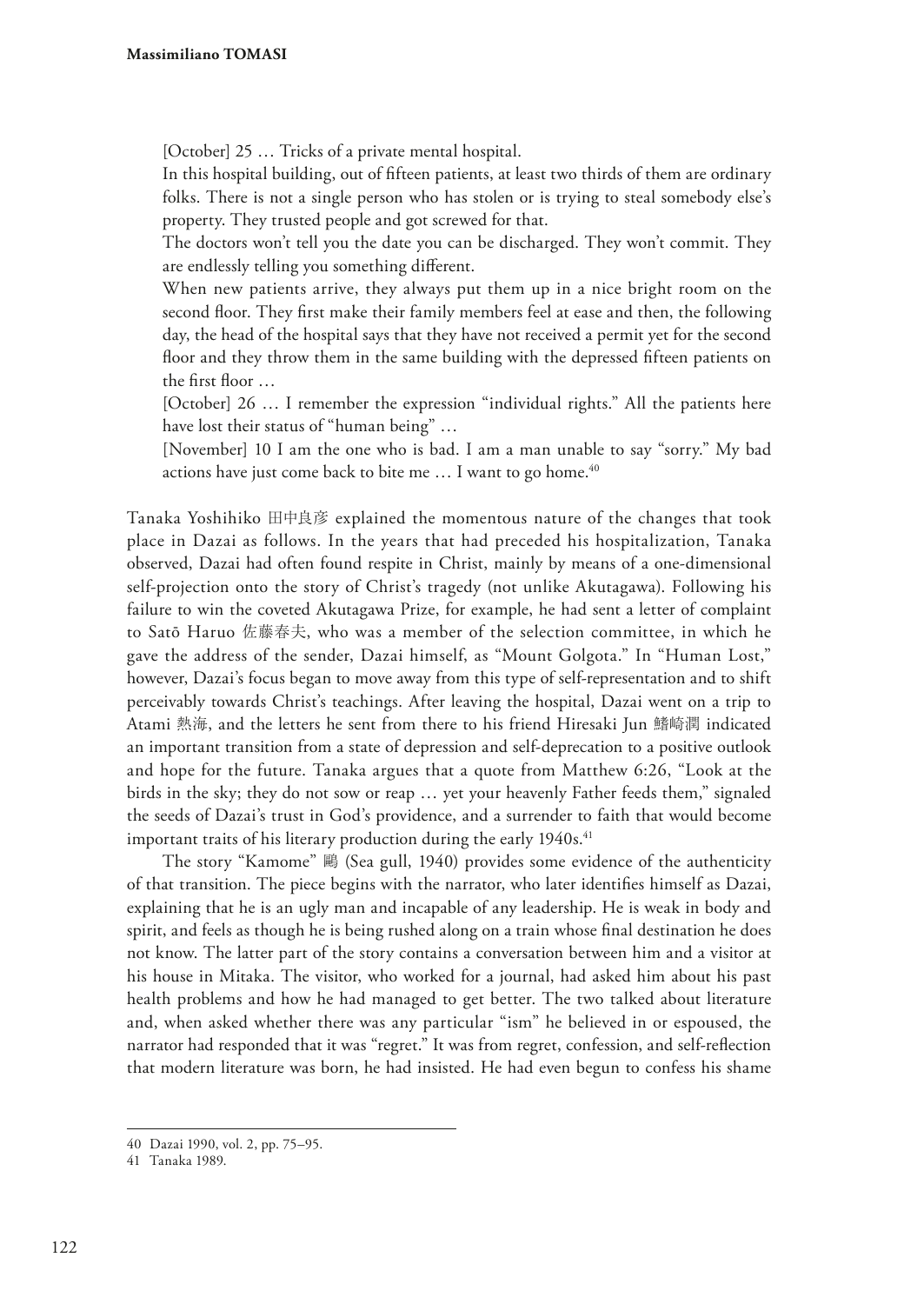for, and disappointment with, his past actions, referring to himself as "the son of sin," but later, unable to continue, he had stumbled:

I wanted to talk about the Bible. I wanted to say that there was a time when I was truly saved by it. But then I got embarrassed and was unable to. Isn't life more than food and the body more than clothing? "Look at the birds in the sky; they do not sow or reap, they gather nothing into barns, yet your heavenly Father feeds them" … These consolatory words from Christ once gave me the strength to live on. Isn't faith something that you have and keep as a secret inside yourself? Somehow, I just can't even pronounce the word faith.<sup>42</sup>

Similar passages implying trust in God's benevolence can be found in other works Dazai wrote leading up to his marriage, and during the period of relative emotional and financial stability that immediately followed.43 The story "Hazakura to mateki" 葉桜と 魔笛 (Cherry leaves and the magic flute, 1939), for example, showed concrete evidence of this metamorphosis. In this work an old woman recalls an event preceding the death of her teenage sister. She had found letters from a man whom her sister had apparently dated in secret, and who had broken up with her upon learning of her illness. Thinking of the pain this had likely caused her, the old woman had decided to write a letter in which she pretended to be the man asking for forgiveness, declaring his love and promising to come and play his fute for her the following day at six o'clock. The sister, however, uncovered the pretense, for she had faked the epistolary exchange with a man who did not exist only to cure her desire for afection. And yet, the following day, at exactly six o'clock, someone had come to play the fute, and both sisters had heard him.

There is a God, there really is. I was sure of it then. My sister died three days later. The end came so quietly, and so suddenly that even the doctor seemed mystifed. But I wasn't surprised. Everything, I believed, was according to God's will.<sup>44</sup>

The protagonist of "Zenzō o omou" similarly fnds immense solace in discovering that the "imitation farmer woman" (*nise byakushō* 贋百姓), who had sold him the roses and whom he had thought to be an impostor, had not cheated him after all. The roses had in fact grown into outstanding specimens, and his realization that he had not been deceived brings him internal peace:

Taking a seat on the veranda, pufng at my cigarette, I felt not a little content. God exists. Surely, He exists. Green pastures are where you fnd them. Behold the fruits of non-resistance … I gave thanks. And for a moment, this thought fashed through my mind: as long as these roses are living, I am king of my own heart.<sup>45</sup>

<sup>42</sup> Dazai 1990, vol. 3, p. 185.

<sup>43</sup> Dazai married Ishihara Michiko in 1939.

<sup>44</sup> English translation by Ralph F. McCarthy. See Dazai 2000, p. 43.

<sup>45</sup> English translation by Ralph F. McCarthy; see Dazai 1991, pp. 143–144.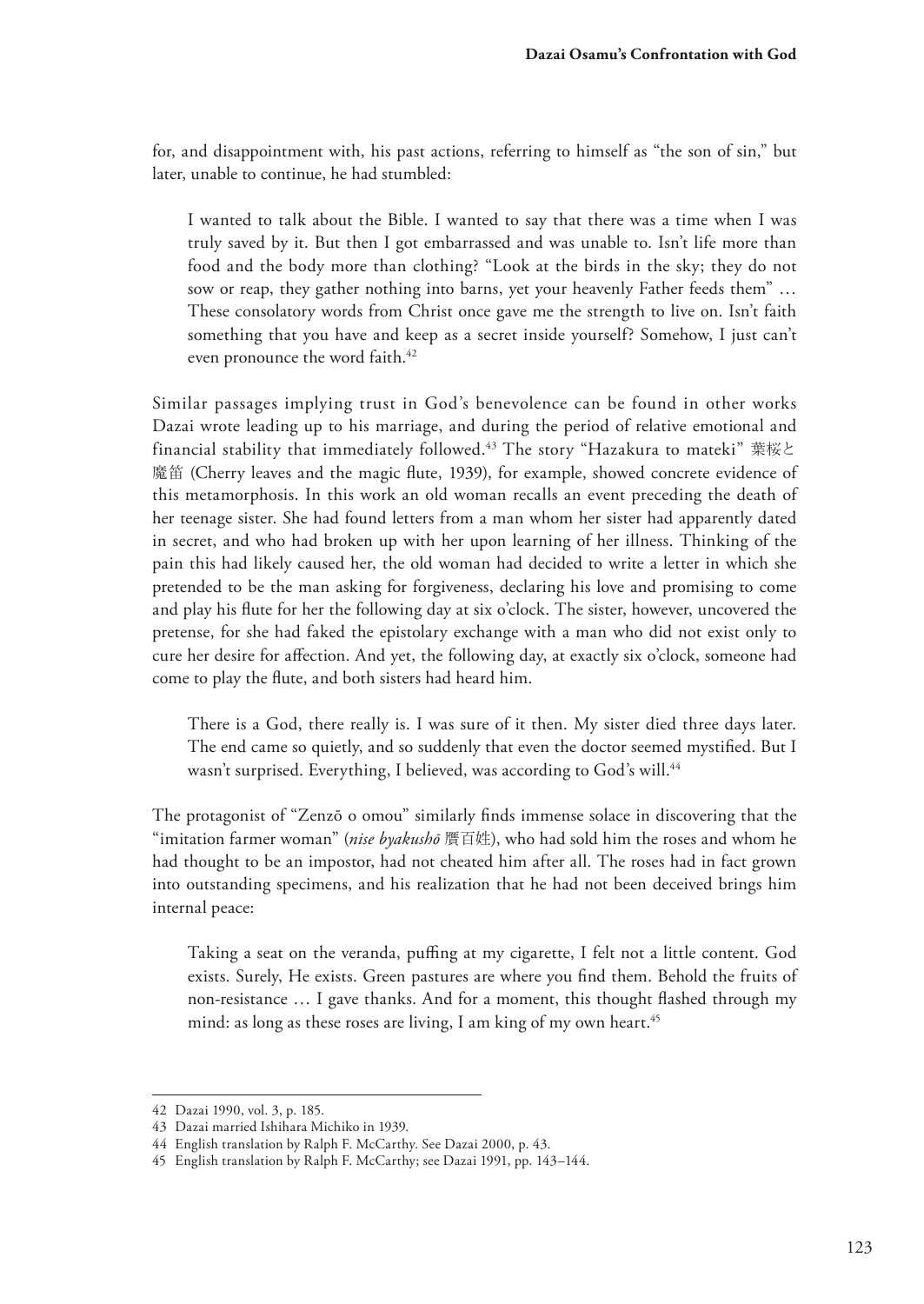Trust and deceit were crucial discursive polarities in Dazai's body of work, and "Hashire Merosu" 走れメロス (Run, Melos!, 1940) reaffirmed the primacy of these themes. The central character in this story is Melos, a naïve village shepherd with a strong sense of justice, who travels to Syracuse to purchase clothing and food for his sister's wedding. Once in the city, Melos hears from his close friend Selinunteus about the evil deeds of the king, and takes it upon himself to liberate the people from the tyrant. He is however arrested and dragged in front of the king. After a short altercation during which the latter claims that the only reason why he is executing people is that he cannot trust them, the young shepherd is sentenced to death. He accepts his sentence but pleads to be allowed to attend his sister's wedding; he promises to return in three days for his execution. His friend Selinunteus will take his place, should he not be back in time. Melos runs frantically to Syracuse, encountering all sorts of physical and emotional obstacles, including a food, bandits, and heat exhaustion. En route, he hesitates, and questions the meaning of friendship and loyalty. He eventually makes it back in time, which saves his friend's life and also his own, as the king, astounded by the fact that Melos had kept his promise, exclaims: "You have won me over, and your hopes are fulflled. Loyalty isn't just a hollow word."46

Loyalty and betrayal have been similarly touted as *leit motifs* typical of Dazai's narrative that can be traced back to the author's own betrayal of his communist comrades, of his family, and of Tanabe Shimeko, who had died alone during their double suicide attempt. They most notably resurfaced in his last major novel, *Ningen shikkaku*, where they assumed the contours of a true confrontation—a dialectical diatribe of sorts—between the protagonist and God. Yōzō's question to the Almighty about whether trustfulness is a sin (*shinrai wa tsumi nari ya* 信頼は罪なりや) was not only indicative of the continued relevance of this theme in his literary production, it also suggested that the fictional interlocutor of similar exchanges in earlier works was God all along. The "imitation farmer woman" in "Zenzō o omou," for example, could be interpreted as representing the merciful and trustworthy God, whose existence Dazai desperately sought to validate. Claiming to be the owner of the neighboring felds, the woman tries to sell roses to the new tenant, the protagonist. It is not surprising that after deciding to purchase the roses despite his suspicion of a con, the man states:

How happy it would have made me if that woman had proved not to be a fake, if she had suddenly appeared in the fields … All I want is to see you suddenly pop up in the feld, hard at work. That would be my salvation. Come out, come out, show your face.<sup>47</sup>

The protagonist is immediately brought back to reality by the conviction that he is doomed to be deceived. His decision to play along and buy the roses, despite his suspicions, is exactly a form of non-resistance against an uncontrollable fate. Thus, he states:

<sup>46</sup> English translation by James O'Brien. See Dazai 1989, p. 125.

<sup>47</sup> Dazai 1991, pp. 130–131.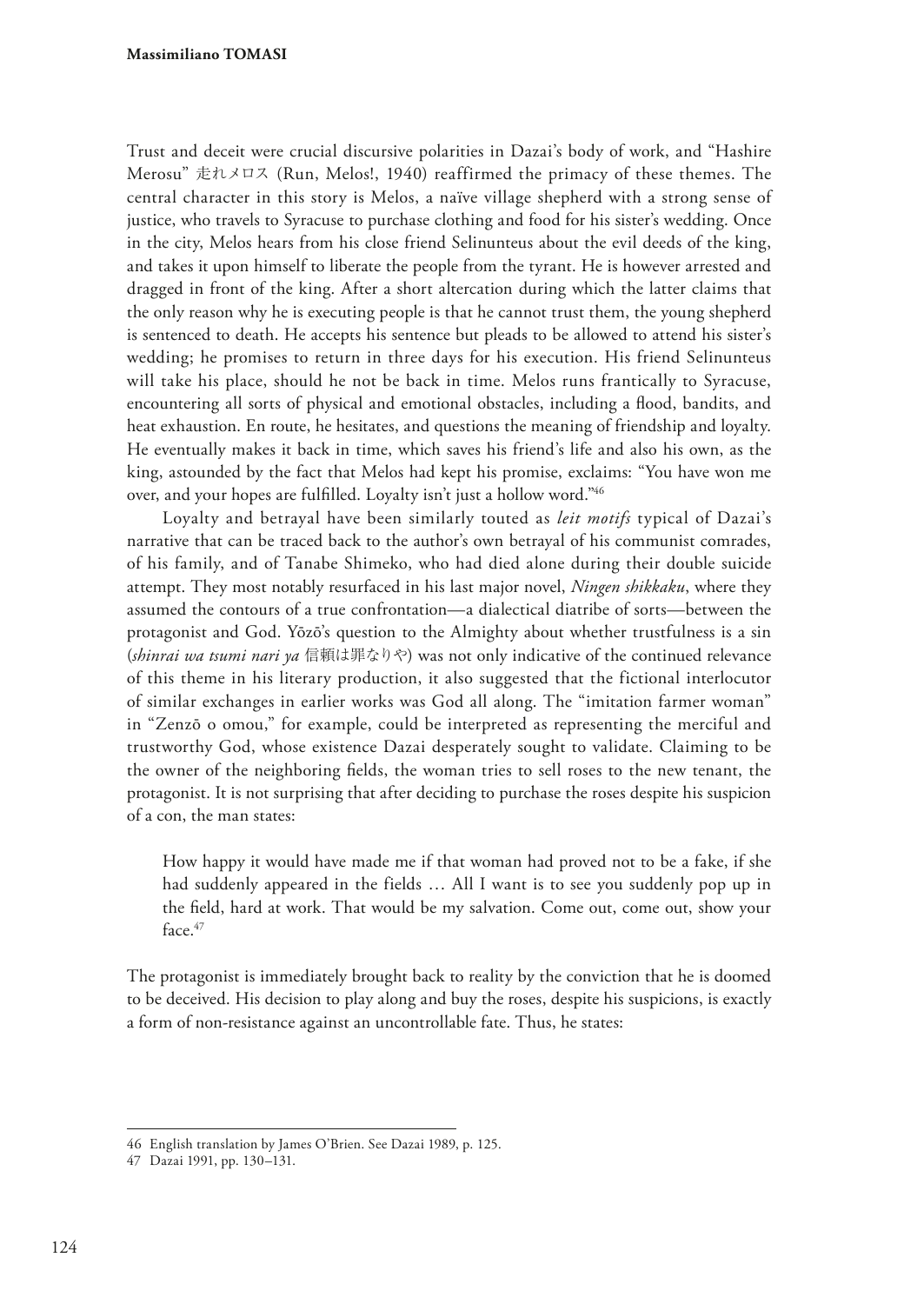I'd been taken. There was no question about it. I had to pin all my hopes on the fowers these scraggly plants would produce. The fruits of non-resistance. I was half resigned to the probability that the flowers wouldn't be much.<sup>48</sup>

This act of non-resistance is at the same time an act or leap of faith. The protagonist's hope that the plants will blossom into beautiful roses is in essence the hope that God does not reveal himself to be fraudulent after all. Hence, the salvation and the internal peace that followed his discovery that the roses were not fake. In this sense, it can be surmised that the expressions "God exists" and "He exists" that are found, for example, in "Hazakura to mateki" are not necessarily afrmative answers to the question over God's existence, but rather affirmations of trust in His mercy.

Serikawa Susumu 芹川進, the sixteen-year-old protagonist of "Seigi to bishō" 正義と 微笑 (Justice and smile, 1942), also places his trust in God's providence:

I feel like reading the Bible. When I am upset beyond control, there's only the Bible. When other books, all dry and insignifcant, cannot get into my mind, only the Bible strikes a chord in my heart. It's really something.

I just opened it at random and found this line: "I am the Resurrection and the life. Those who believe in me, even though they die, will have eternal life. Everyone who lives and believes in me shall not die. Do you believe this?"

I had forgotten. My faith is weak. Tonight, I will place my trust in God and go to bed. These days I have been neglecting my prayers, too ...<sup>49</sup>

Susumu's diary, a chronicle of his personal struggles over a period of two years, is replete with references to the Bible, and his thoughts and actions are constantly mediated by his religious beliefs and a sense of introspection and self-admonition that are reminiscent of Kunikida Doppo's and Masamune Hakuchō's own diaries:

Shame, Serikawa Susumu! Recently your diary has become very sloppy. There is no trace in it of an intellectual, is there? You have to stay strong. Did you forget about your great hopes? You are 17 now. You are by now a grown-up intellectual. How sloppy! Did you forget that during your elementary school years every week you used to go to church with your older brother and learn about the Bible? You are supposed to have learned of Jesus's earnest wishes. Didn't you vow to each other that you would try hard to become like Him?<sup>50</sup>

One time, in a similarly self-admonishing fashion, after enjoying Father Terauchi's lectures on the Bible, Susumu realizes that people's ideals are not truly the way of the Cross but merely reflections of their earthly desires. He is pained to discover that he, too, has become a person more concerned with the needs of the body than those of the spirit. This realization is, however, counterbalanced by his continued resolve to be a good Christian:

<sup>48</sup> Dazai 1991, p. 131.

<sup>49</sup> Dazai 1990, vol. 5, p. 103.

<sup>50</sup> Dazai 1990, vol. 5, p. 43.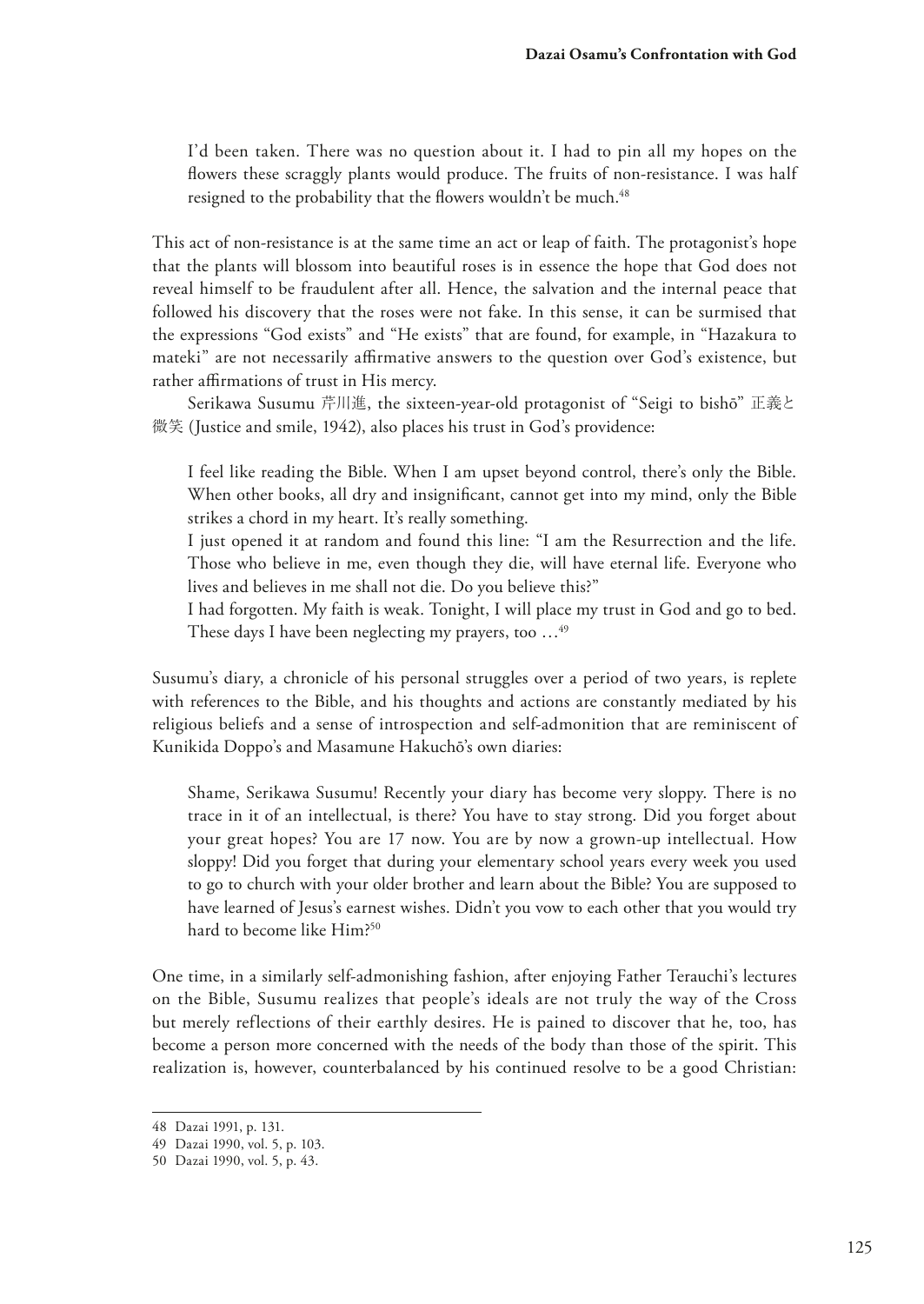"From tomorrow I will be steadfast with noble spirit and fresh hope. I am now 17. I swear to God. Tomorrow, I will get up at 6 o'clock and study."<sup>51</sup>

As is thus clear, during the years that followed the experience of "Human Lost," Dazai continued to engage and integrate the Bible into his narrative, exhibiting signs of a trust in God which for some are evidence of a strong personal faith, but for others are only proof of the author's concerted effort to make effective use of the Scriptures.52 However, this established binary does not fully capture the nuances of Dazai's engagement with Christianity. The reason why the Bible and the Christian religion cannot be dismissed as peripheral aspects of Dazai's narrative is not necessarily that they could be evidence of the author's personal faith or that they are used frequently and concertedly in his writing, but rather that many of his fictional characters often exist in tension with the teachings of the Bible. The binary fails to address Dazai's articulation of a coherent discourse of salvation that stemmed from the legacy of his ongoing engagement, and attempted to provide longsought answers to questions on the nature of God, faith, and the free agency of man. In this sense, Dazai's investment in the Bible was absolute, and a large portion of his literary output was dependent on it. In an interview titled "Ichimon ittō" 一問一答 (One question, one answer) that appeared in *Geijutsu Shinbun* 芸術新聞 in April 1942, the author revealed the perimeters of his engagement, which clearly excluded an organized church. When asked whether he was a Christian, he responded, "I don't go to church but I read the Bible," before adding, "I think there are few peoples in the world who can understand the Bible like the Japanese do."53 He also shared a few thoughts that had been on his mind:

People must be honest. This is something that I have been thinking about lately … if you try to cheat, life becomes difficult and things get complicated. If you say things honestly and move forward in the same way, then life gets really simple. There is no such a thing as failure. Failure is when you try to cheat and can't quite succeed.<sup>54</sup>

Dazai's words were the manifestation of a latent dilemma: the inability to trust. His inability to trust people was a metaphor for his inability to trust God, and the resulting spiritual discomfort later escalated into a vehement protest that became the most distinctive trait of his fnal years.

# **"Kakekomi uttae": The Escalation of Protest**

"Kakekomi uttae" 駈込み訴へ (Heed My Plea), Judas Iscariot's invective against Christ and His promise of the kingdom of God, appeared in February 1940 in *Chūō kōron* 中央 公論. It is a fascinating work which marks a pivotal moment in Dazai's construction of a personal discourse of salvation—one of protest—that stemmed from Judas's explanation of the motives for his betrayal. Cast in the form of a rapid monologue that Dazai dictated to his wife Michiko in two sessions, the piece is replete with utterances and pronouncements that border on schizophrenic discourse. The speaker, Judas, goes back and forth criticizing

<sup>51</sup> Dazai 1990, vol. 5, p. 38.

<sup>52</sup> For diferent interpretations of the signifcance of Dazai's use of the Bible at this point in his literary career, see Watabe 1971, Kikuta 1985, Tanaka 1985a, Tanaka 1985b, Chiba 1987, and Fukunaga 1992.

<sup>53</sup> Dazai 1990, vol. 3, p. 317.

<sup>54</sup> Dazai 1990, vol. 3, p. 316.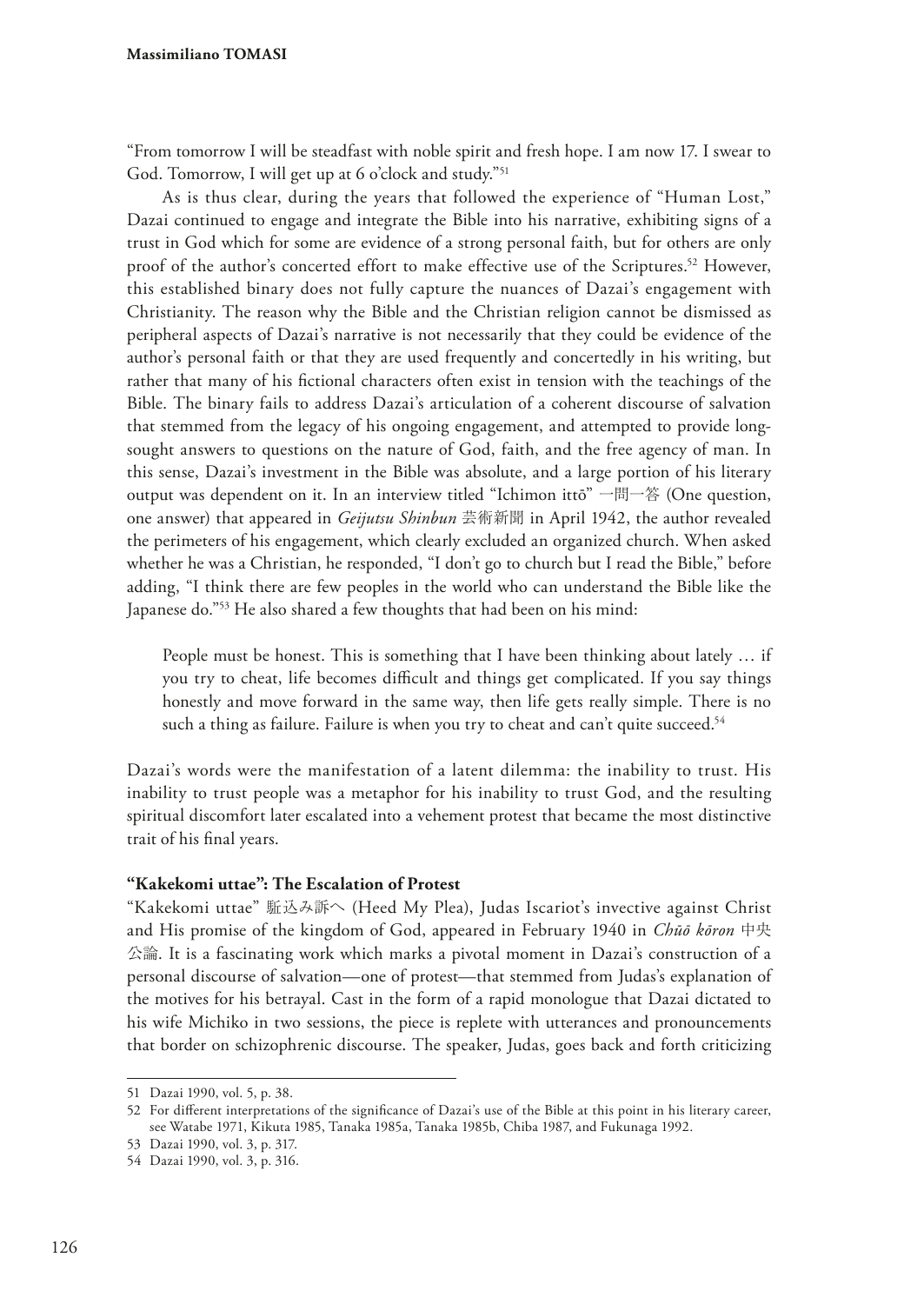and praising Christ. After frst unleashing a trenchant attack, he declares his unselfsh love for him, only then to revert to a furious tirade, all the while at such a fast pace as to leave the impression of being rushed onto a train whose destination is unknown, to paraphrase once more from Dazai's "Kamome." His drastic mood swings add to the already intricate complexities of the story, rendering it susceptible to various interpretations. "Kakekomi uttae" has the highest number of Biblical references in all of Dazai's *oeuvre*. <sup>55</sup> Thus, some early reviewers saw it as a full-fedged confession of the acts of betrayal perpetrated by the author himself; others have seen it as a mere representation of the confict between Judas's realism and Jesus's idealism. Yet others have heralded the figure of Judas as that of the ultimate idealist.<sup>56</sup>

As mentioned earlier, Judas's tirade in front of the officials begins with an attack on Jesus. Jesus is obnoxious, arrogant and conceited, and yet he is also powerless and completely dependent on Judas's help. The disciples are totally inept, Judas insists, and "taken in by this mad notion of heaven," they are mainly "fools [who] can't even earn their daily bread here in this world."57 Judas is especially upset by the impossibility of Jesus's commands to feed the multitudes with only fve loaves and two fshes. Judas admits to having helped time and time again perpetrate tricks of all kinds. He does not believe in God; nor does he accept that Jesus will rise from the dead. Indeed, he openly denounces "the shameful emotion" he detected in Jesus's eyes when Mary, the sister of Martha, anointed him with oil of nard. Even more despicable than his attraction to Mary was Jesus's triumphant entry into Jerusalem and his grandiose claim that he would destroy the temple and rebuild it in three days.

Parallel to these accusations runs a separate narrative, however. On multiple occasions, Judas declares his love for Jesus, praises his beauty and purity of heart, even recalling and cherishing moments of kindness he experienced with him. The most important statement of love comes when, before the Last Supper, Jesus washes the disciples' feet. It is the moment when Judas "felt a profound love for him, but [he] couldn't express it."

He was lonely—and so frightened that he would now cling to these ignorant bigots. What a pity. He must have realized what fate held in store for him. Even as I watched, I felt a cry rising in my throat until suddenly I wanted to embrace him and weep. Oh, how sad. Who could ever accuse you? You were always kind and just, and ever a friend to the poor, and always shimmering with beauty. I know that you are truly the Son of God. Please forgive me, for I have watched these two or three days for a chance to betray you. But not anymore.<sup>58</sup>

During supper, Judas is revealed to be the traitor, and in a surge of shame that later morphs into hatred, he rushes to the authorities to denounce Jesus. The story abruptly ends with Judas receiving his thirty pieces of silver. During his narration of these fnal events, before being exposed as the traitor, Judas explains the reasons for his betrayal and makes his case

<sup>55</sup> For a quantitative analysis of the use of the Bible in Dazai's narrative, see Saitō 1983, p. 205.

<sup>56</sup> For a short summary of these diferent scholarly interpretations, see Mitani 1998.

<sup>57</sup> English translation by James O'Brien. See Dazai 1989, p. 94.

<sup>58</sup> Dazai 1989, p. 104.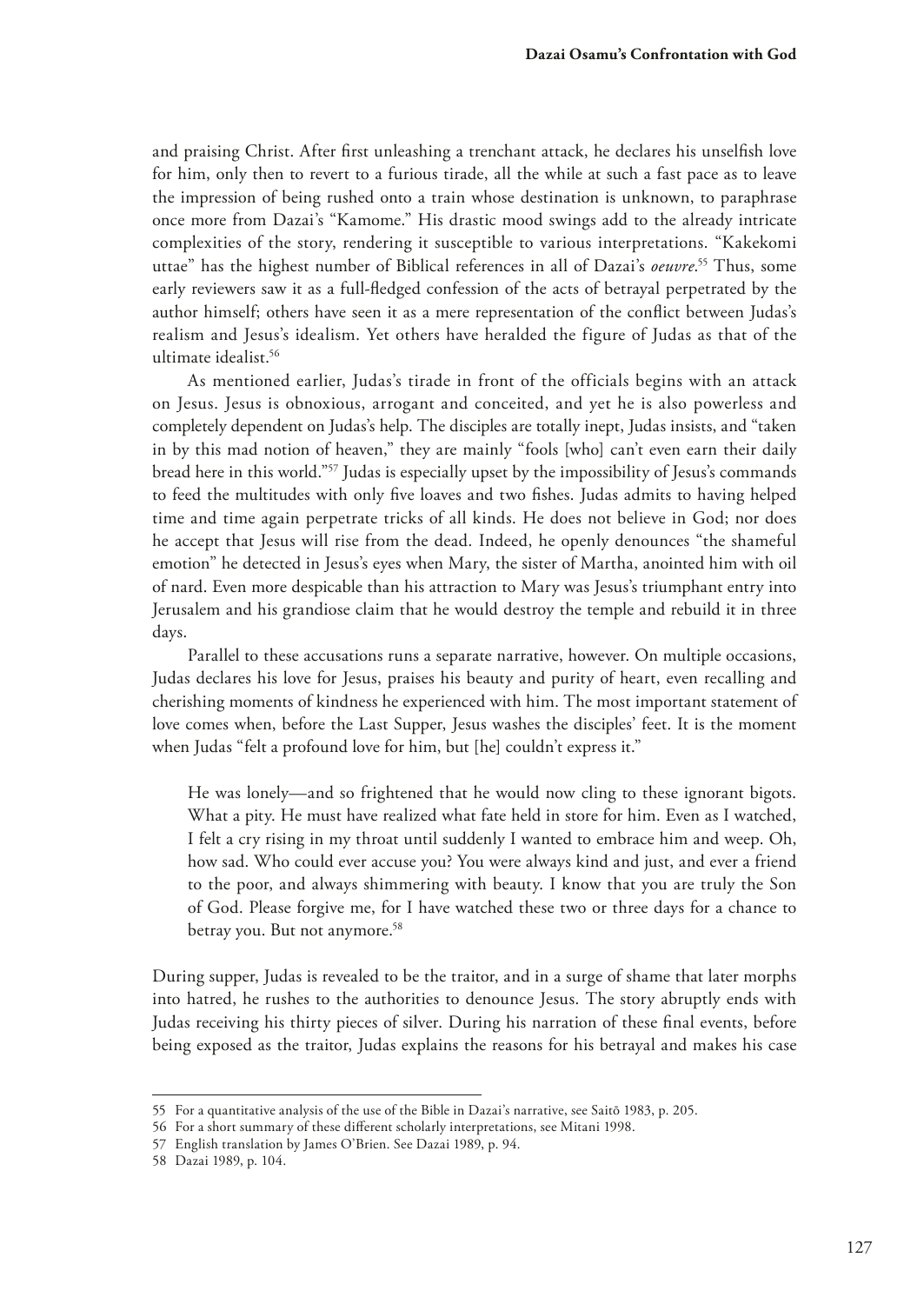before all humanity. Dazai's choice of the Gospel of John is critical here. Peter is at frst unwilling to have his feet washed, but Jesus explains that it is necessary in order to be in fellowship with him, although, he adds, no further washing is needed since a man who has bathed is already clean. "You are clean," Jesus states, "but not all are." At this point, Dazai's Judas recalls:

I instantly thought "Me! That's who he meant!" He had seen through my melancholy a moment ago and knew that I planned to betray him. But things were diferent now— I had changed completely. I was cleansed and my heart transformed. Ah, but he didn't realize it. He hadn't noticed. No! You're mistaken! I wanted to cry out, but the words lodged in my throat and I cravenly swallowed them like a spit. For some reason I couldn't speak. I just couldn't.59

Judas, whose rant is in essence a projection of Dazai's own quarrel with God, believes he has changed, but Jesus's failure to understand this tears Judas apart. His emotional pain renders him unable to articulate his true feelings. Then, during supper, he is entered by Satan,

After [Jesus] had fnished speaking, something perverse sprang within me. Meekly I gave in to the feeling, whereupon the cowardly suspicion that perhaps I was unclean expanded into a dark, ugly cloud that swirled within my gut and exploded into a righteous indignation … My earlier determination revived, and I became an utter demon of vengeance.<sup>60</sup>

Although "Kakekomi uttae" may come across at first as merely incoherent speech, when read against the backdrop of Dazai's own internal struggle, the thematic links it shares with *Haguruma* become apparent. Judas's desperate cry recalls the anguish faced by the protagonist of Akutagawa's novel, who tried to alter the course of his destiny by visiting "a certain old man." Theirs are last-ditch eforts that are rendered vain by an uncontrollable fate. They are protests rooted in Meiji writers' Christian experience, and in their revolt against a religious system that placed excessive emphasis on the evil nature of mankind. Dazai was not immune from the aftershocks of those heated developments, and the rhetorical mechanisms he put in place to vent his dissent likely stemmed from the literary debates of the previous decades.<sup>61</sup>

"Viyon no tsuma" ヴィヨンの妻 (Villon's Wife, 1947) emblematically captured the contours of these tensions. The story is told from the viewpoint of Satchan さっちゃん, a young mother and wife who tries to make up for the shortcomings of her degenerate husband, Ōtani 大谷, who has stolen money from a restaurant he has been frequenting for years. When the restaurant owners threaten to report him to the police, Satchan ofers to repay them, preventing the situation from escalating further. The historical setting is the immediate postwar period, and references to fuctuating gender and social roles abound.

<sup>59</sup> Dazai 1989, p. 106.

<sup>60</sup> Dazai 1989, p. 106.

<sup>61</sup> For an analysis of the motives behind Meiji writers' ultimate relinquishment of the Christian faith, see Tomasi 2018.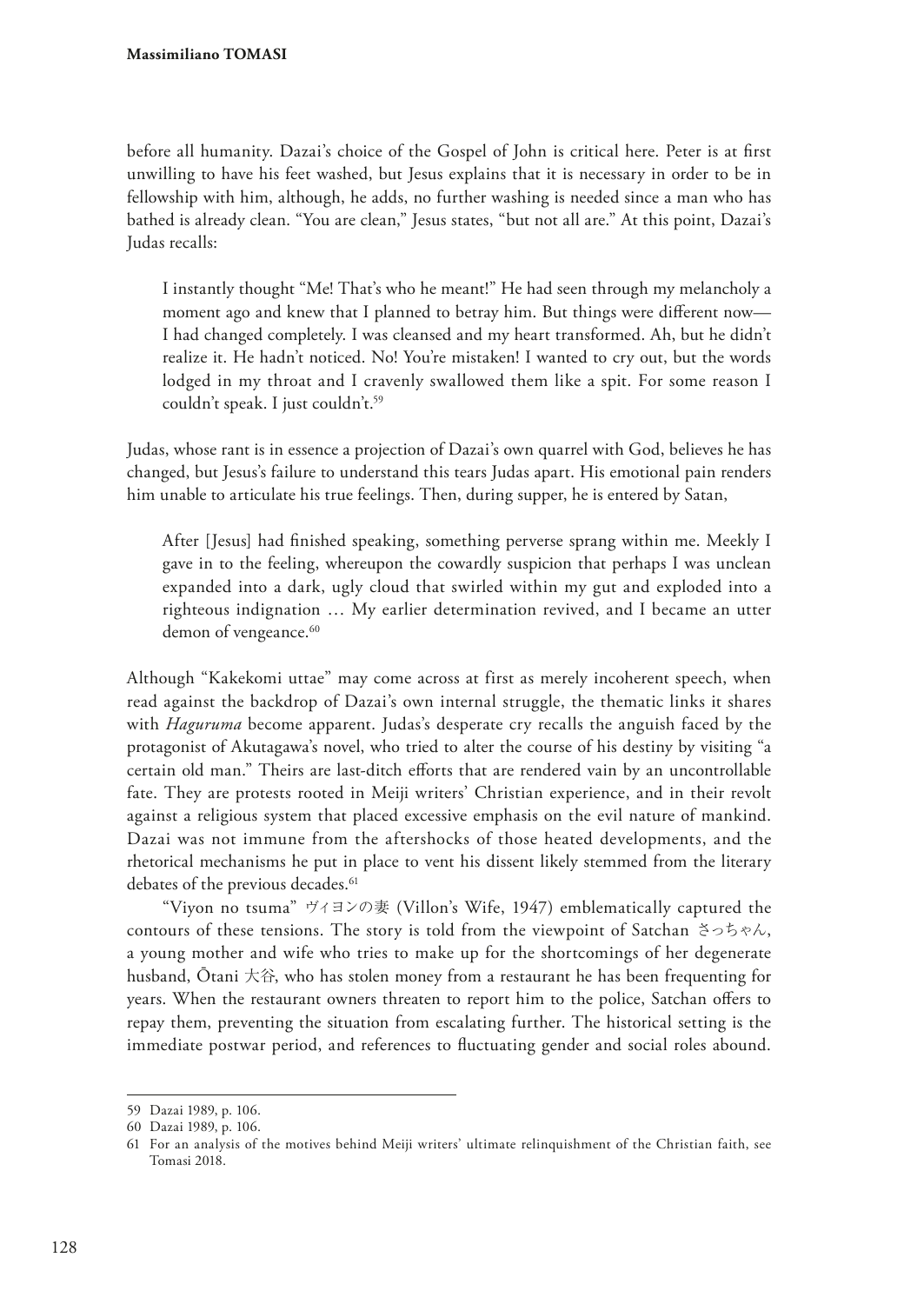Ōtani, a poet, is a heavy drinker who spends most of his time away from home and his family, only returning every now and then completely drunk and craving emotional care.

The morning after the incident, Satchan sets out with her child, resolved to rectify the situation. She goes to the restaurant and tells the owners what she knows to be untruths: that she will return the money by that very evening or the following day at the latest. She offers to work and literally be held as a hostage until the money is returned. That very night, while she is working at the restaurant, her husband shows up with a woman who asks to speak to the owner in private. Although the narrator is not privy to the conversation, Satchan thinks that "it was all over. Everything had been settled. Somehow I had believed all along that it would be, and I felt exhilarated."62

The money has indeed been returned, but Satchan continues to work at the restaurant, and one night, walking back home together, her husband resuscitates a familiar theme in Dazai's *oeuvre*: he has an overwhelming desire to die, and yet, as he states, "I can't seem to die. There is something strange and frightening, like God, which won't let me die." He then adds: "What frightens me is that somewhere there is a God. There is, isn't there?"<sup>63</sup> Satchan does not know, and suggests that the question has never concerned her, but their exchange becomes a dark prelude to developments also present in Akutagawa's *Haguruma*. The protagonist of that story, it will be recalled, is deeply concerned with his sinfulness for which he believes he is being punished. At one point, he is "especially bothered by the way people were casually strolling along as if they had never known the existence of sin."<sup>64</sup> In similar fashion, in the latter half of "Viyon no tsuma," after working for some twenty days at the restaurant, Satchan comes to the realization that every customer is a criminal. In fact, not only the customers but everyone walking in the street hides some dark crime, so that it is impossible for anyone alive to have a clear conscience. Her words are of crucial importance because they epitomize the nature of Dazai's cry of protest:

Is there any way that in this world, just like in a card game, once you accumulate all the minuses, you can turn them into pluses?

God, if you exist, show yourself! Toward the end of the New Year Season I was raped by a customer.<sup>65</sup>

As Satchan herself explains, one night she had allowed a customer, a fan of her husband's, to accompany her home, and eventually spend the night in the hall because of the late time and the heavy rain. In the morning, the man forced himself on her. Satchan's cry to God is thus the desperate cry of someone who has already played all her cards, and is waiting to fnd out whether, at the last minute, a loss can be turned into a win. Satchan's plea is Dazai's own, and her protest—brilliantly epitomized by the metaphor of the card game—is not unlike that of the protagonist of *Haguruma*, who asks the certain old man whether even someone like him could become a Christian and be saved. The very last line in "Viyon no tsuma," Satchan's retort to her husband that "there's nothing wrong with being a monster,

<sup>62</sup> English translation in Keene 1960, p. 410.

<sup>63</sup> Keene 1960, p. 412.

<sup>64</sup> Rubin 2006, p. 217.

<sup>65</sup> The English rendering is partly mine, as the frst half of the passage is missing in Keene's translation. See Keene 1960, p. 412.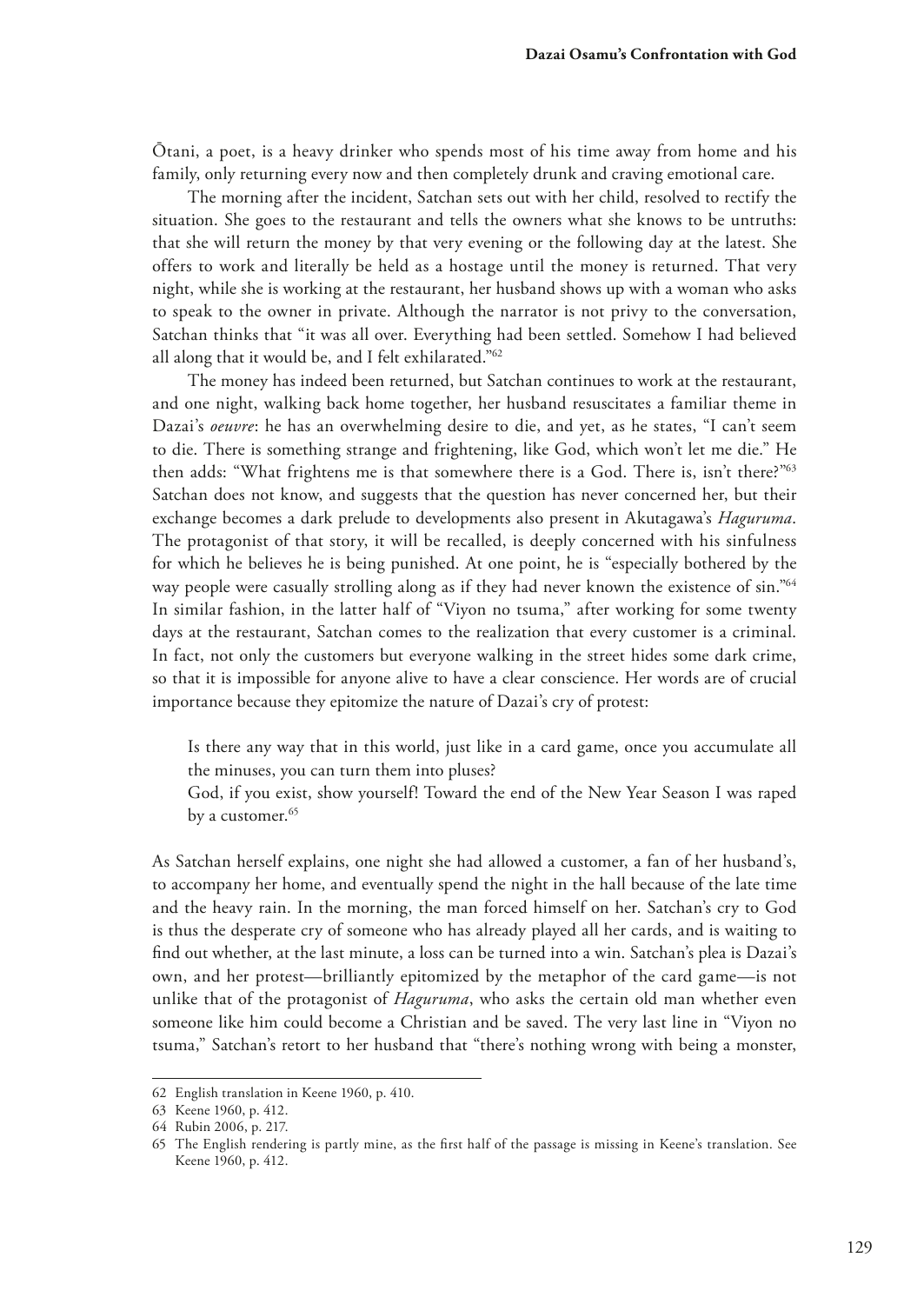is there? As long as we can stay alive," underscores her determination to live on, resign herself to the inevitability of sin, and acknowledge that no one can be trusted, not even God himself<sup>66</sup>

# **The Final Act:** *Shayō* **and** *Ningen shikkaku*

Like Satchan, twenty-nine-year-old divorcee Kazuko かず子, the protagonist of Dazai's *Shayō*, also realizes, to cite Makoto Ueda, "that becoming a sinner is the condition of being alive in this world," and she, too, articulates a discourse of protest aimed at God.67 Heralded as one of Dazai's masterpieces, and said to have been inspired by the diary of Ōta Shizuko 太田静子, Dazai's mistress who bore his child during the last tumultuous years of his life, *Shayō* provides a dramatic sketch of postwar Japan from the viewpoint of an aristocratic family, chronicling their loss of wealth and social status, and their inability to adapt to the new realities of a rapidly changing society. The novel is not, however, a "mere sociological account."68 It is in fact nothing short of Dazai's own manifesto against conventional morality, as exemplified by Kazuko's decision to bear the painter Uehara  $\pm \mathbb{E}$ 's illegitimate child. Her growing conviction that she "must start a revolution," and "survive and struggle with the world in order to accomplish [her] desires," underlines the author's intention to entrust her with one of his last existential cries.<sup>69</sup> Dazai emphasizes the magnitude of the revolution at the beginning of chapter 5, where Kazuko links her resolve to a very consequential moment in the Gospel:

I could not remain forever immersed in my grief. There is something for which I absolutely have to fght. A new ethics. No, even to use the word is hypocrisy. Love. That and nothing else … The words of teaching spoken by Jesus to his twelve disciples, when he was about to send them forth to expose the hypocrisies of the scribes and Pharisees and the men of authority of this world and to proclaim to all men without the least hesitation the true love of God, are not entirely inappropriate in my case as well.70

A long quotation from Matthew 10 followed this passage: "Provide neither gold, nor silver, nor brass in your purses … Behold, I send you forth as sheep in the midst of wolves … He that fndeth his life shall lose it …" This is but one of many Biblical references in this novel, and it is probably such instances that Donald Keene found "disconcerting." Certainly, some references to Christianity by Kazuko and her addict brother Naoji 直治 can be distracting. Early in the novel, for example, Kazuko inadvertently causes a fre, and comforted by her mother, she states with relief:

I was swept by a wave of happiness. I remembered from childhood Sunday school classes the proverb in the Bible, "A word ftly spoken is like apples of gold in pictures of

<sup>66</sup> Keene 1960, p. 414.

<sup>67</sup> Ueda 1976, p. 153.

<sup>68</sup> Rimer 1978, p. 183.

<sup>69</sup> Dazai 1956, p. 112 and p. 125.

<sup>70</sup> Dazai 1956, p. 129.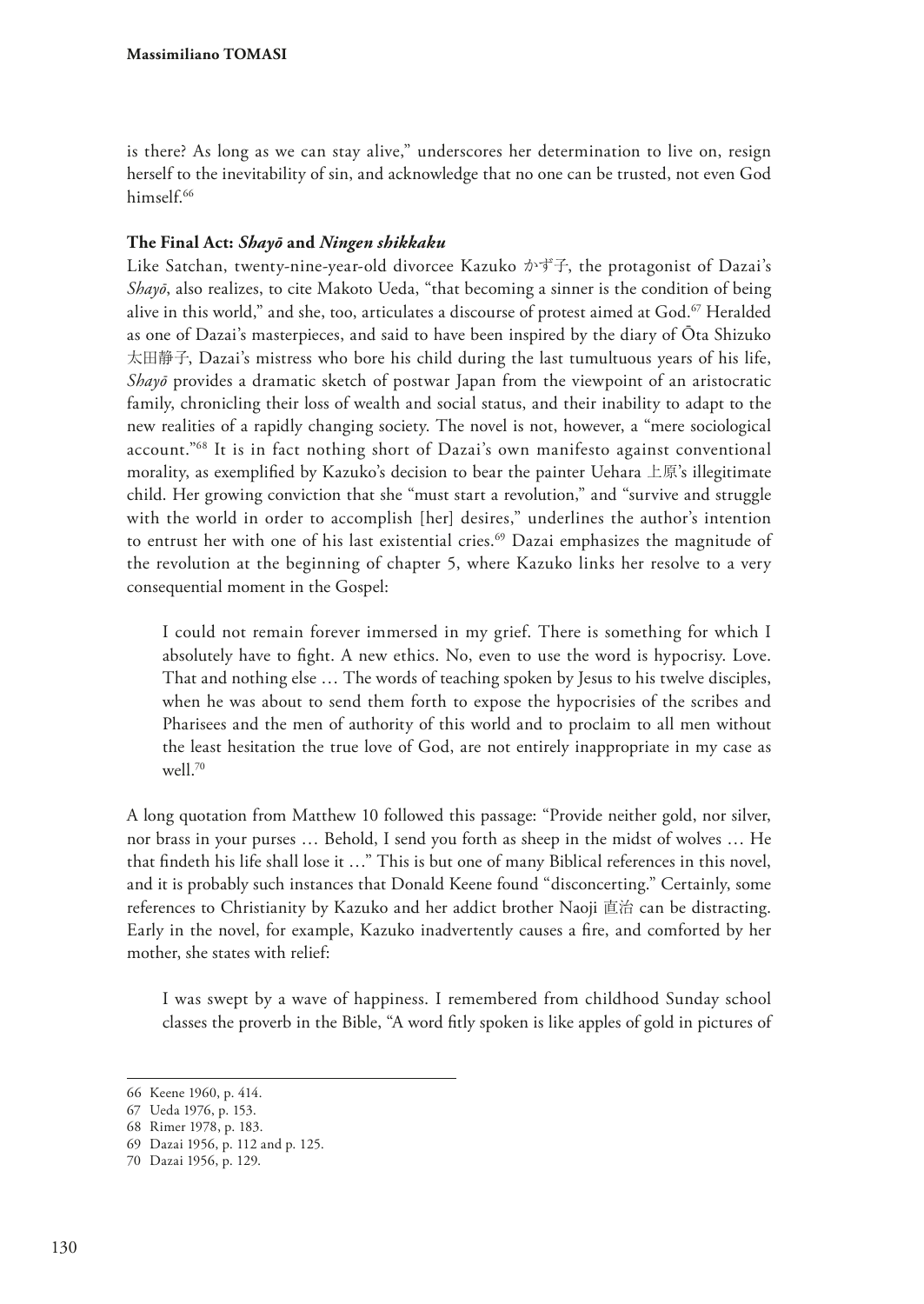silver," and I thanked God from the bottom of my heart for my good fortune in having a mother so full of tenderness.<sup>71</sup>

Other such cases include Dazai's profound fascination with the figure of Mary, be it Kazuko's comparison of her dying mother to Michelangelo's *Pieta*, or the self-referential statement in her last letter to Uehara. In the letter, announcing that she has become pregnant with the man's child, she writes that "even if Mary gives birth to a child who is not her husband's, if she has a shining pride, they become a holy mother and child."72 In his suicide note, Naoji also seems to be projecting Mary's fgure on to Suga-chan スガちゃ  $\lambda$ , Uehara's wife, when he declares that, despite a decadent life of "wild orgies with all sorts of women," he "never once felt any of [his] women friends was beautiful or lovable except her."<sup>73</sup> It had all begun during a winter evening when he had ended up sleeping at the painter's apartment after spending the whole day drinking with him. He was dozing of when a blanket was gently thrown over his body:

I opened my eyes a crack and saw her sitting quietly with her daughter … Her regular profile, its outlines clear-cut with the brilliance of a Renaissance portrait, floated against the background of the pale blue of the distant sky. There was nothing of coquetry or desire in the kindness which had impelled her to throw the blanket over me. Might not the word "humanity" be revived to use of such a moment?<sup>74</sup>

*Shayō* is thus replete with Christian references, and just as in the case of Satchan and Ōtani in "Viyon no tsuma," Kazuko's determination to survive stands in stark contrast with her brother Naoji's resolution to die. But here, too, the female protagonist is not exempt from the same sense of ineluctability that had caused Satchan to cry out to God. Thus, refecting upon the reasons for her divorce, Kazuko refects, "I have the feeling that my divorce was settled from the moment I was born." "[E]ven assuming that this has been a short period of respite vouchsafed by God to my mother and myself, I can't escape the feelings that some threatening, dark shadow is already hovering closer to us."75 Like Satchan, Kazuko is no longer able to trust:

I am convinced that those people whom the world considers good and respects are all liars and fakes. I do not trust the world. My only ally is the tagged dissolute. The tagged dissolute. That is the only cross on which I wish to be crucified.<sup>76</sup>

*Ningen shikkaku*, Dazai's fnal act, commenced with this very deliberation: the inability to trust. Trust (in God) is therefore the likely answer to the famous riddle on the antonym of sin played by Ōba Yōzō in the third notebook of this fnal novel.77 That trust for Dazai may

<sup>71</sup> Dazai 1956, p. 32.

<sup>72</sup> Dazai 1956, p. 172.

<sup>73</sup> Dazai 1956, p. 167.

<sup>74</sup> Dazai 1956, pp. 163–164.

<sup>75</sup> Dazai 1956, pp. 69–70 and p. 27.

<sup>76</sup> Dazai 1956, p. 97.

<sup>77</sup> Sako 1972, p. 51.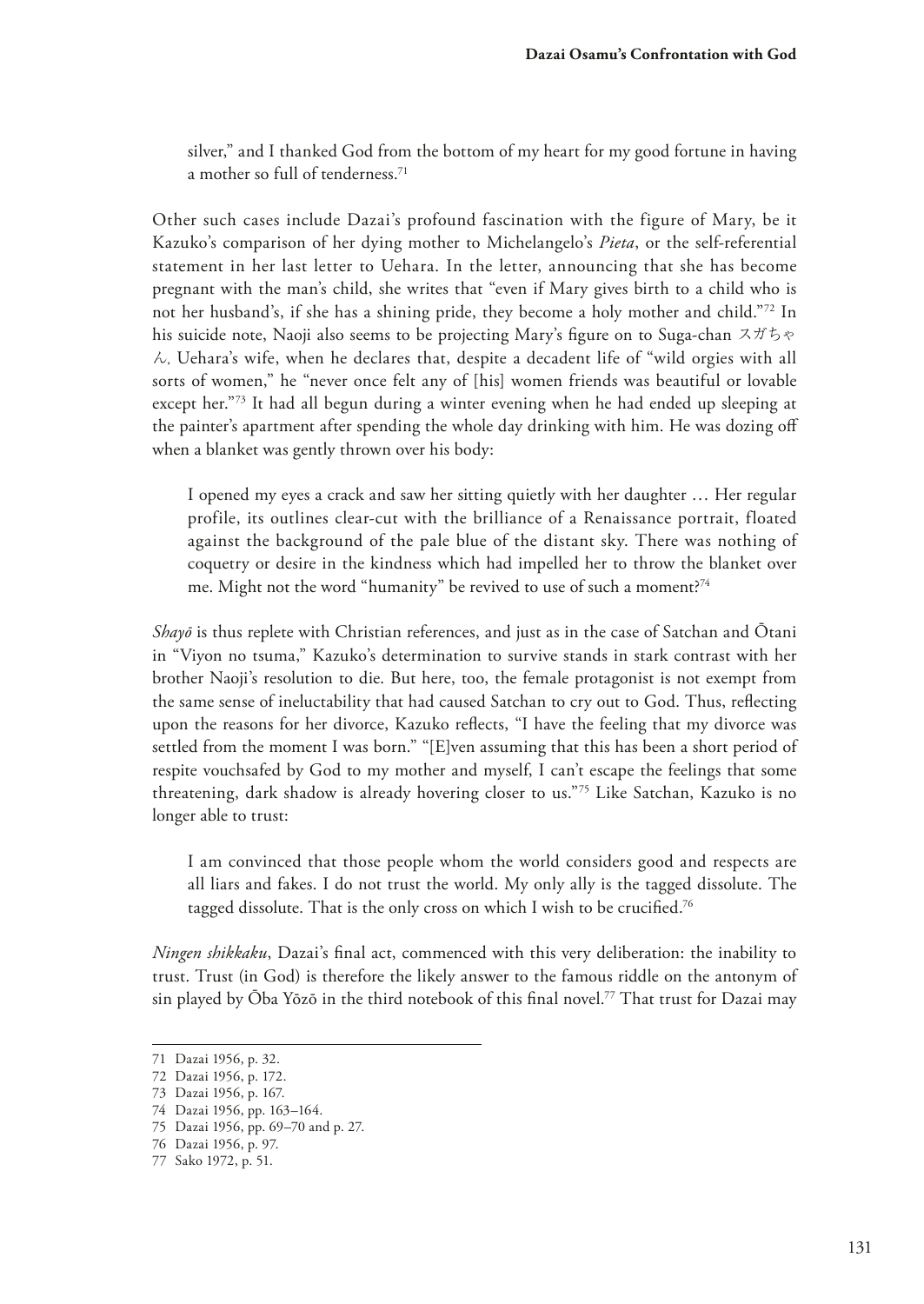in some way be connected to Christianity is confrmed early on when, after explaining a crime perpetrated on him as a child, the protagonist all of a sudden brings Christianity into the equation. As he himself observes, there is indeed no link of necessity between trusting others and Christianity, but the fact that he questions the link is indicative of Dazai's intention to capitalize on this motif.

Some perhaps will deride me. "What do you mean by not having faith in human beings? When did you become a Christian anyway?" I fail to see, however, that a distrust for human beings should necessarily lead directly to religion. Is it not true, rather, that human beings, including those who may now be deriding me, are living in mutual distrust, giving not a thought to God or anything else?<sup>78</sup>

Like many of Dazai's characters, Yōzō is "burdened with a pack of ten misfortunes," and believes he has been punished.79 His life has been full of shameful acts, and the frst two of the three notebooks that comprise the novel are in essence a personal confession of his debauchery and his struggle to be part of human society. In the third notebook, Yōzō is now living with Shizuko シズ子 and her daughter Shige-chan, and it is following an exchange with the latter that he declares:

I was frightened even by God. I could not believe in His love, only in His punishment. Faith. That, I felt, was the act of facing the tribunal of justice with one's head bowed to receive the scourge of God. I could believe in hell, but it was impossible for me to believe in the existence of heaven.<sup>80</sup>

Yōzō can believe in hell but not in God and his compassion. Both he and the protagonist of *Haguruma* are thus terrifed by God and his anger, sharing a sentiment common to many Meiji and Taishō writers. Masamune Hakuchō, for example, recalled viewing God as cruel and irate during his younger years, and Endō Shūsaku capitalized on those recollections in his famous essay "Chichi no shūkyō, haha no shūkyō: Maria kannon ni tsuite" 父の宗教・ 母の宗教: マリア観音について (Fatherly Religion and Motherly Religion: On Maria Kannon, 1967), characterizing such disproportionate fear of God as an unfortunate and enduring legacy of Meiji Christianity:

When Masamune Hakuchō wrote "I believe God to be a terrifying God," he was not alone. When post-Meiji Japanese writers thought of God, the main image on their mind was that of a God who stood in judgment over their unconfessed sins and who punished them. As such, they came to look on Christianity, not as a religion of love and harmony, but as an oppressive religion. It is this one-sided interpretation, plus the view of Christianity as a Western religion, that has led to the predominantly negative view of Christianity since the Meiji era.<sup>81</sup>

<sup>78</sup> Dazai 1958, p. 36.

<sup>79</sup> Dazai 1958, p. 25.

<sup>80</sup> Dazai 1956, p. 117.

<sup>81</sup> English translation in Williams 2003, p. 309.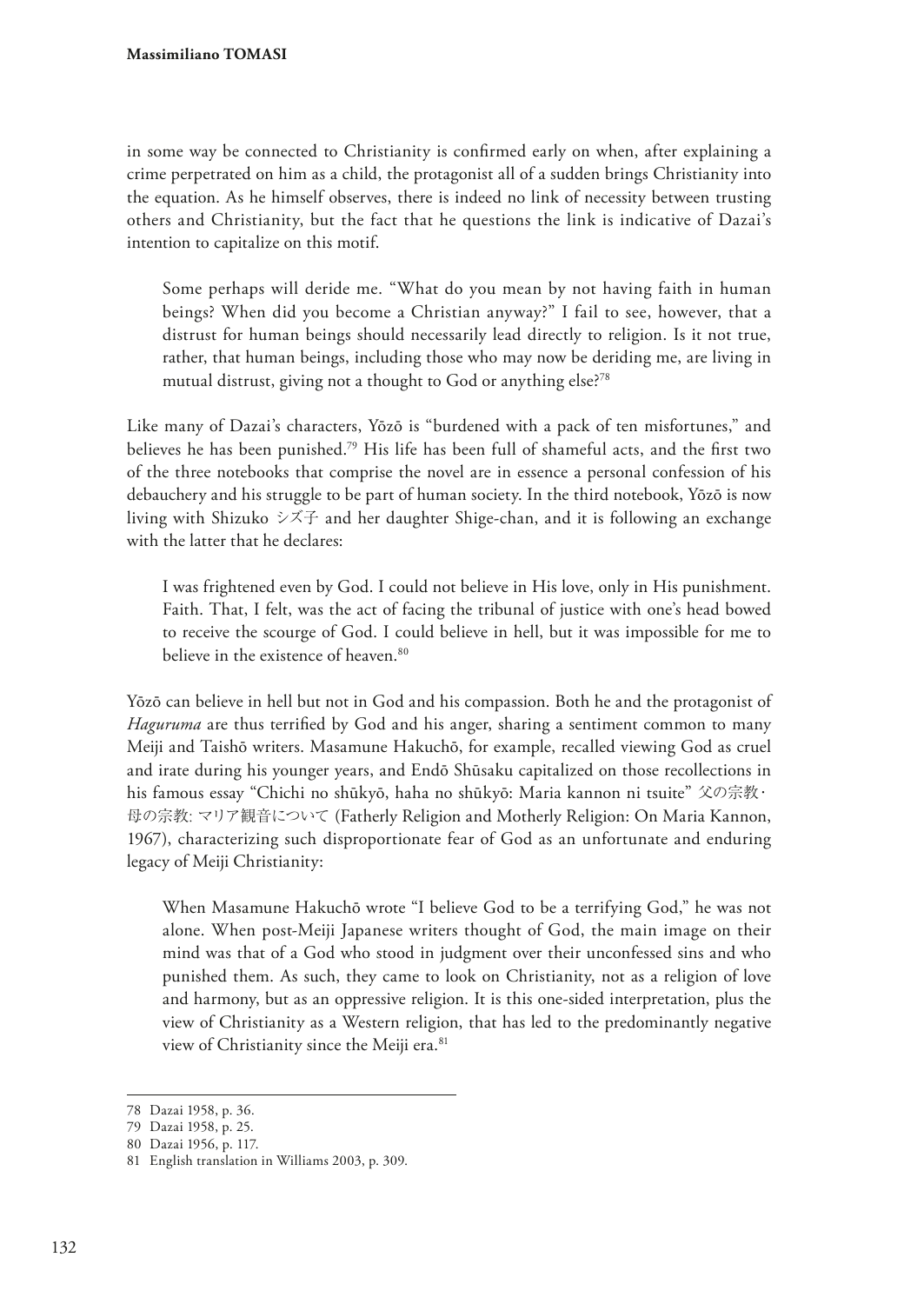Yōzō's perception of God is clearly indebted to that older view of a "God who stood in judgment over their unconfessed sins, and who punished them." Like many other characters in Meiji and Taishō literature, he is deeply concerned with sin, but even by Meiji standards his preoccupation is disproportionally intense. The apex of his concerns is reached in the second section of the third notebook. Yōzō is now married to Yoshiko ヨシ子—someone so gullible that she would believe anything—and one day, at his house, he and his friend Horiki 堀木 begin a guessing game of tragic and comic nouns, which later morphs into a game of antonyms. Yōzō's question "What's the antonym of sin?" is in essence Dazai's own question, and the entire novel seems to have been conceived around this query. Yōzō is unable to fnd a suitable answer. As Mark Williams points out, he "struggles desperately to fnd an antonym for the word." He "alights on various possibilities (including law, god, salvation, confession, repentance)," but "fails to arrive at the 'orthodox' answer—that of forgiveness."82 Indeed, the fact that the word "forgiveness" is missing is curious, as it would seem no less plausible an answer than "salvation," "confession," and "repentance." But Yōzō's failure to think of this term is Dazai's way of underscoring the main fallacy of the Meiji Christian experience, namely its excessive emphasis on sin. Accordingly, the term "forgiveness" becomes *in absentia* a clear signifier of his view of Christianity, with the question of sin sitting squarely within. Yōzō feels in fact that if he were able to fnd the antonym of sin, he would be able to grasp the essence of sin, and possibly of faith and even of God. Yōzō's guessing game was not merely a futile ploy on Dazai's part to add depth to his story, it was rather a narrative setup for the real question Dazai wanted to ask. It is here that the metaliterary merit of his fiction becomes apparent. By asking a question that borders the semantics of the absurd and paradox, Dazai hones in on the remains of the literature-versus-religion debate of the Meiji years, prompting a reconsideration of the meaning of sin, faith, free agency, and salvation in ways that few had done since Akutagawa. Thus, as Yōzō and Horiki entertain themselves, drinking, cracking jokes, and playing the guessing game, Yōzō happens to witness a man taking advantage of his wife. Assailed by feelings of terror rather than hatred or sadness, he fnds himself refecting upon the incident immediately after: "Yoshiko was a genius at trusting people. She did not know how to suspect anyone. But the misery it caused. God, I ask you, is trustfulness a sin?"83

Yōzō's cry to God is framed within the semantic borders of a rhetorical question, a linguistic device whose effectiveness rests upon the obviousness of its answer. The more obvious the answer is, the more efective the device. Dazai's choice of the term trustfulness immediately following the game suggests that, at least in his mind, it was this word that best represented the opposite of sin. To Yōzō, trustfulness was equivalent to purity of heart, and as he himself explains, it was not Yoshiko's deflement that anguished him, but rather the deflement of her trust, hence his follow-up question to God: "Is immaculate trustfulness after all a source of sin?"84

Following the assault on his wife, Yōzō drowns himself in alcohol and eventually becomes addicted to morphine. Like Ōtani in "Viyon no tsuma," he "want[s] to die," and

<sup>82</sup> Williams 2003, p. 310.

<sup>83</sup> Dazai 1958, p. 150.

<sup>84</sup> Dazai 1958, p. 151.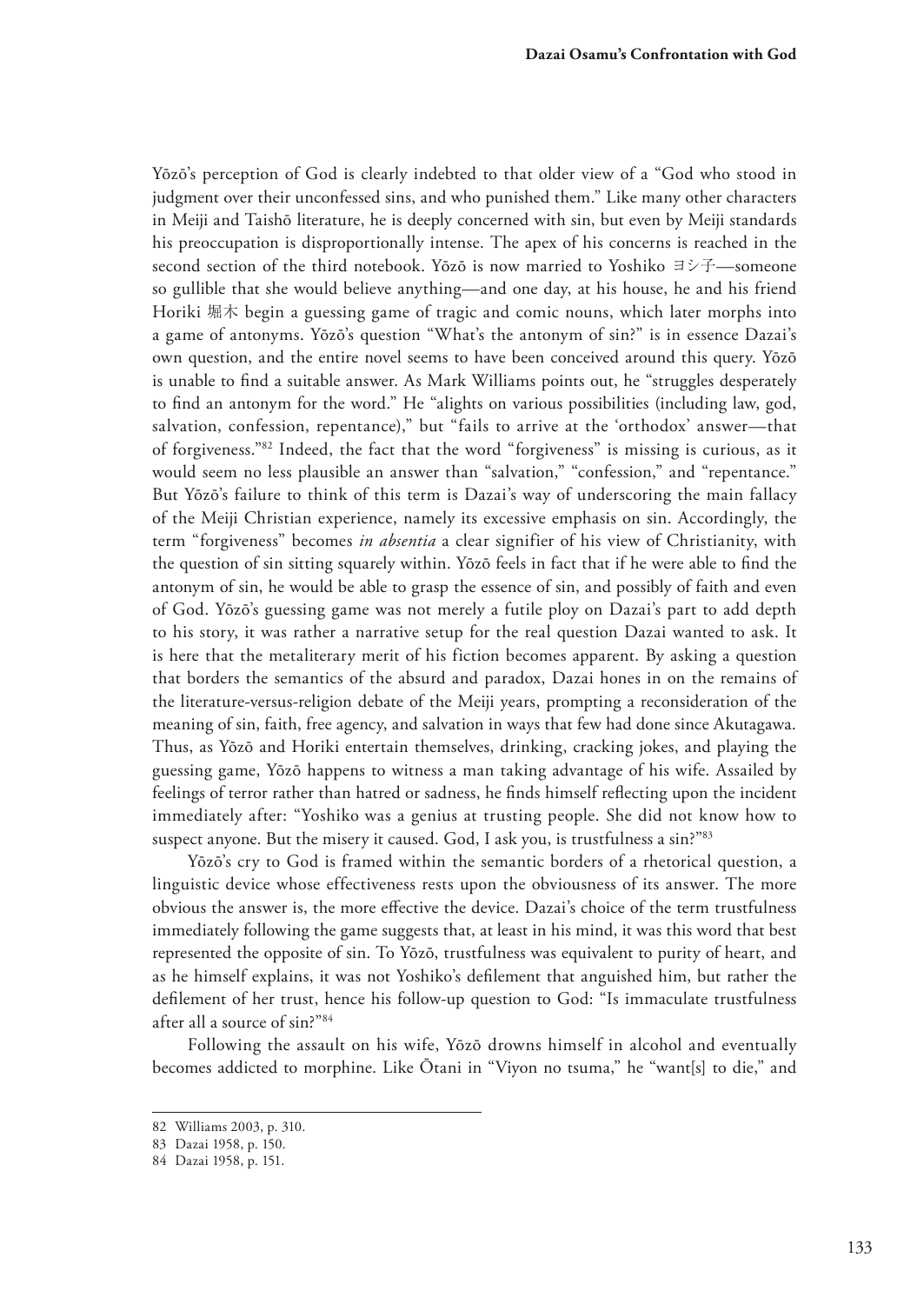believes that no matter what he does, "it's sure to be a failure … All that can happen now is that one foul, humiliating sin will be piled on another … Living itself is the source of sin."85 This latter deliberation constitutes the climax of Dazai's discourse of protest, and is key to understanding the nature of his Christian experience. Both Satchan, with her question of whether all minus points can become pluses, and Kazuko, with her embracement of depravity as a *modus vivendi*, had in fact already come to the same conclusion: life is an existential state where human agency is precluded and sinning is unavoidable.

Yōzō's awareness of sin stems from these same conclusions. Far from being merely a product of Dazai's own spiritual sensibilities, it was deeply rooted in those strains of Meiji Protestantism that had preached man's innate depravity and his predestination for either salvation or damnation. Indeed, in Yōzō's plea resonate Arishima Takeo's words and reason for apostasy:

If human beings are not granted free will, then they should not be able to be aware of their sins. Since they are still deemed responsible for their sins, there must be another force within them that is totally independent of the power of God. But that should not exist. If it does not exist, then who should be responsible for their sins? Man or God? Given the very fact of my existence, the responsibility shall reside with God. If that is the case, then, what is the theory of atonement for?86

Dazai's characters seem to have no agency in regard to matters of morality. Their fate is predetermined from the beginning, and Yōzō's confrontation with God becomes in essence a reenactment of the drama lived by the protagonist of *Haguruma*. Both characters feel they are doomed because they are unable to alter the course of their destiny, hence their cry to God as a last resort. Dazai's fnal narrative act was therefore an inquisitive response to the same paradigm of damnation that had caused many fellow writers before him to relinquish the faith. It is *vis-à-vis* this realization that the presence of Christian elements in his postwar literary production should be interpreted. They are not, that is, an assemblage of random Biblical materials; rather, they constitute a coherent salvifc discourse of protest that would in turn become a point of departure for the postwar generation of Japanese writers of Christian faith.

#### **REFERENCES**

Akashi 1985

Akashi Michio 赤司道雄. *Dazai Osamu: Sono kokoro no henreki to seisho* 太宰治: その心 の遍歴と聖書. Yagi Shoten, 1985.

Akashi 1987

Akashi Michio. "Dazai Osamu to Kirisutokyō" 太宰治とキリスト教. *Kokubungaku: Kaishaku to kanshō* 国文学: 解釈と鑑賞 52:6 (1987), pp. 65–71.

<sup>85</sup> Dazai 1958, p. 163 and p. 164.

<sup>86</sup> Arishima Takeo "*Ribinguston den*" (1917); see Arishima 1980, p. 371.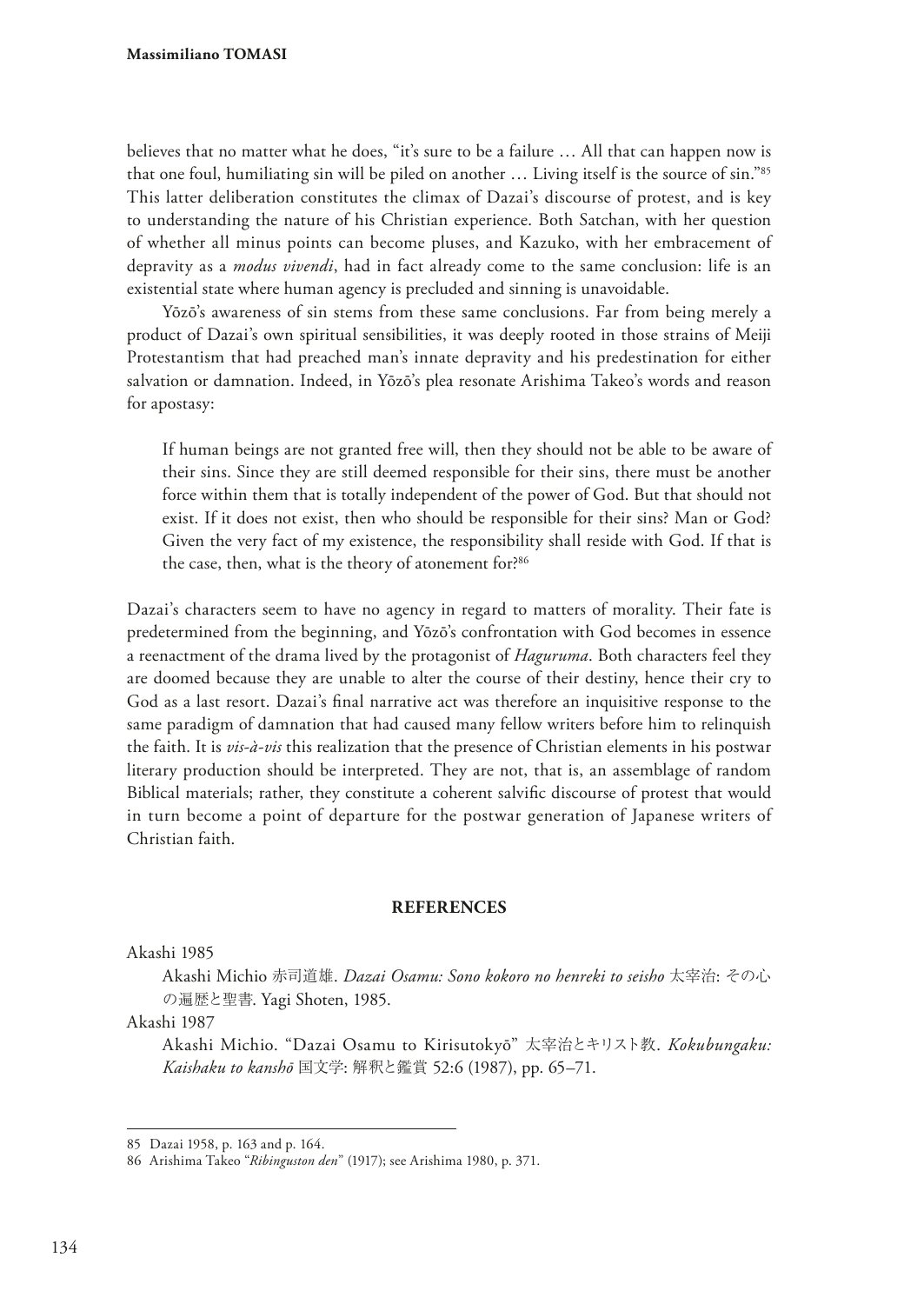| Akutagawa 1998                                                                       |
|--------------------------------------------------------------------------------------|
| Akutagawa Ryūnosuke 芥川龍之介. Akutagawa Ryūnosuke zenshū 芥川龍之介全集. 24                    |
| vols. Iwanami Shoten, 1998.                                                          |
| Arishima 1980                                                                        |
| Arishima Takeo 有島武郎. Arishima Takeo zenshū, vol. 7 有島武郎全集 第7巻.                       |
| Chikuma Shobō, 1980.                                                                 |
| Arishima 1992                                                                        |
| Arishima Takeo. Labyrinth. Trans. Sanford Goldstein and Seishi Shinoda. Madison      |
| Books, 1992.                                                                         |
| Brudnoy 1968                                                                         |
| David Brudnoy. "The Immutable Despair of Dazai Osamu." Monumenta Nipponica           |
| 23:3/4 (1968), pp. 457-474.                                                          |
| Chiba 1987                                                                           |
| Chiba Masaaki 千葉正昭. "Shōwa jūroku-shichi nen no Dazai Osamu to seisho" 昭和            |
| 十六、七年の太宰治と聖書. Nihon kindai bungaku 日本近代文学 37 (1987), pp. 68-80.                      |
| Dazai 1956                                                                           |
| Dazai Osamu. The Setting Sun. Trans. Donald Keene. New Directions, 1956.             |
| Dazai 1958                                                                           |
| Dazai Osamu. No Longer Human. Trans. Donald Keene. New Directions, 1958.             |
| Dazai 1983                                                                           |
| Dazai Osamu. "Memories." Trans. Lane Dunlop. Mississippi Review 12:1/2 (1983), pp.   |
| $141 - 154.$                                                                         |
| Dazai 1989                                                                           |
| Dazai Osamu. Crackling Mountain and Other Stories. Trans. James O'Brien. Tuttle,     |
| 1989.                                                                                |
| Dazai 1990                                                                           |
| Dazai Osamu 太宰治. <i>Dazai Osamu zenshū</i> 太宰治全集. 13 vols. Chikuma Shobō,            |
| 1990.                                                                                |
| Dazai 1991                                                                           |
| Dazai Osamu. Self Portraits: Tales from the Life of Japan's Great Decadent Romantic. |
| Trans. Ralph F. McCarthy. Kodansha International, 1991.                              |
| Dazai 2000                                                                           |
| Dazai Osamu. Blue Bamboo: Japanese Tales of Fantasy. Trans. Ralph F. McCarthy.       |
| Kodansha International, 2000.                                                        |
| Fukunaga 1992                                                                        |
| Fukunaga Shūsuke 福永収佑. Dazai Osamu ron: Kirisutokyō to ai to gi to 太宰治論:             |
| キリスト教と愛と義と. Shiraishi Shoten, 1992.                                                  |
| Kamei 1959                                                                           |
| Kamei Katsu'ichirō 亀井勝一郎, ed. Dazai Osamu 太宰治. Kadokawa Shoten, 1959.                |
| Kanda 1996                                                                           |
| Kanda Shigeyuki 神田重幸. "Dazai bungaku ni okeru 'aganai': 'Viyon no tsuma' o           |
| megutte"太宰文学における〈贖い〉:「ヴィヨンの妻」をめぐって. Kirisutokyō bungaku                              |
| kenkyū キリスト教文学研究 13 (1996), pp. 86-91.                                               |
| Keene 1960                                                                           |
| Donald Keene, ed. Modern Japanese Literature. Grove Press, 1960.                     |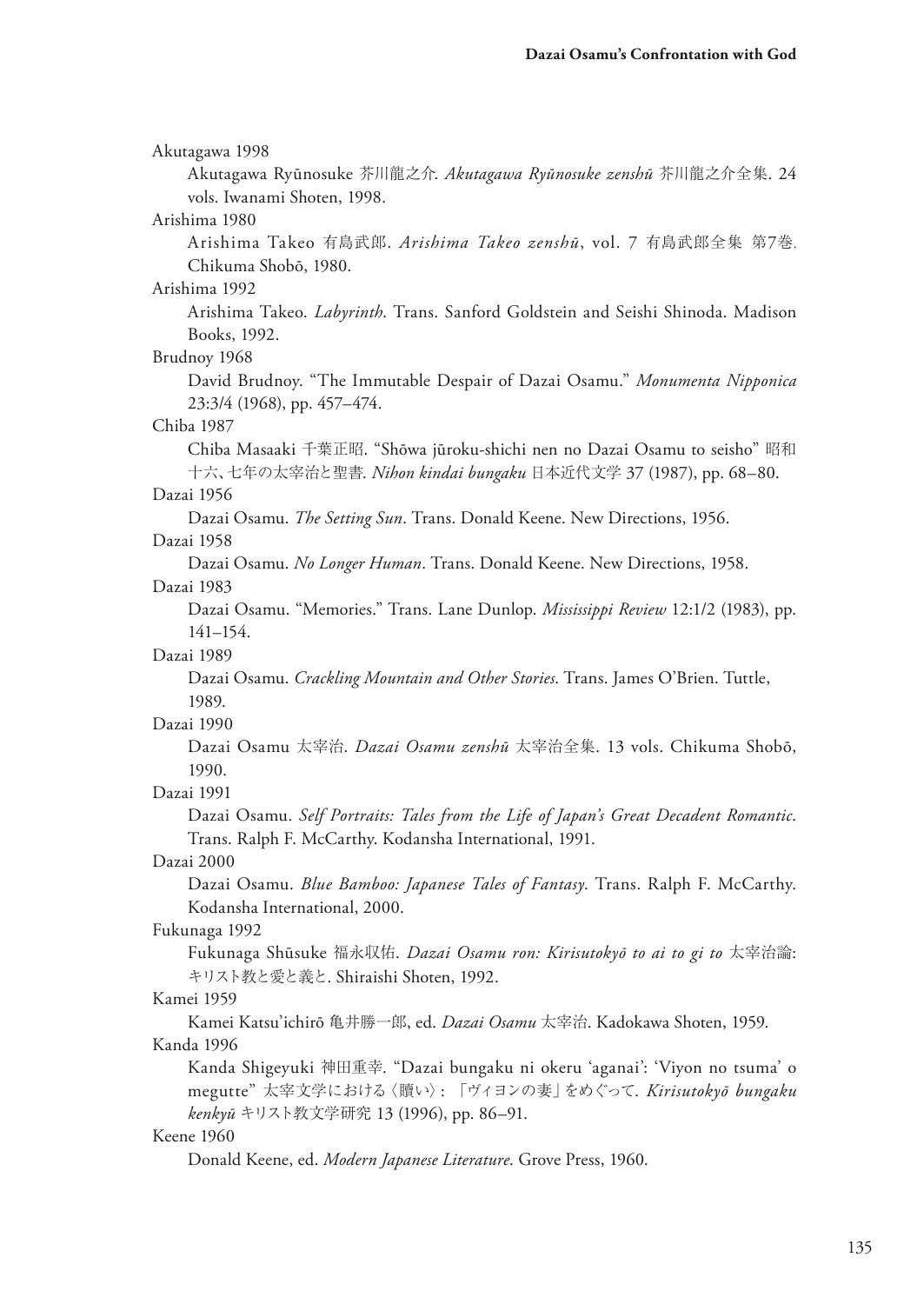#### Keene 1971

Donald Keene. *Landscapes and Portraits: Appreciations of Japanese Culture*. Kodansha International, 1971.

# Kikuta 1964

Kikuta Yoshitaka 菊田義孝. *Dazai Osamu to tsumi no mondai* 太宰治と罪の問題. Shinbisha, 1964.

# Kikuta 1985

Kikuta Yoshitaka. *Dazai Osamu to kirisuto* 太宰治とキリスト. Kirisutokyō Tosho Shuppansha, 1985.

# Lyons 1985

Phyllis I. Lyons. *The Saga of Dazai Osamu: A Critical Study with Translations*. Stanford University Press, 1985.

#### Mitani 1998

Mitani Norimasa 三谷憲正. "Dazai Osamu 'Kakekomi uttae' sairon: 'Watashi' to 'ano hito' no zōkei o megutte" 太宰治「駈込み訴へ」再論: 「私」と「あの人」の造型を めぐって. *Kyōto gobun* 京都語文 3 (1998), pp. 130–149.

#### Miyasaka 1971

Miyasaka Satoru 宮坂覺. "Akutagawa Ryūnosuke to Muroga Fumitake: 'Akutagawa Ryūnosuke to Kirisutokyō' ron e no ichishiten" 芥川龍之介と室賀文武: 「芥川龍之介とキ リスト教」論への一視点. *Jōchi Daigaku kobungaku ronshū* 上智大学国文学論集 5 (1971), pp. 104–124.

#### Miyasaka 1998

Miyasaka Satoru. "Dazai Osamu to Akutagawa Ryūnosuke" 太宰治と芥川龍之介. *Kokubungaku: Kaishaku to kanshō* 63:6 (1998), pp. 49–53.

#### Miyoshi 1974

Masao Miyoshi. *Accomplices of Silence: The Modern Japanese Novel*. University of California Press, 1974.

Nishitani 2000

Nishitani Hiroyuki 西谷博之. "Dazai Osamu to Kirisutokyō" 太宰治とキリスト教. *Seigakuin Daigaku Sōgō Kenkyūjo kiyō* 聖学院大学総合研究所紀要 20 (2000), pp. 143–168.

# Nohara 1998

Nohara Kazuo 野原一夫. *Dazai Osamu to seisho* 太宰治と聖書. Shinchōsha, 1998.

#### O'Brien 1975

James A. O'Brien. *Dazai Osamu*. Twayne Publishers, 1975.

# Osabe 2002

Osabe Hideo 長部日出雄. *Ōtō to kirisuto: Mō hitotsu no Dazai Osamu den* 桜桃とキリスト: もう一つの太宰治伝. Bungei Shunjū, 2002.

# Rimer 1978

J. Thomas Rimer. *Modern Japanese Fiction and Its Traditions: An Introduction*. Princeton University Press, 1978.

# Rubin 2006

Jay Rubin. *Rashōmon and Seventeen Other Stories*. Penguin, 2006.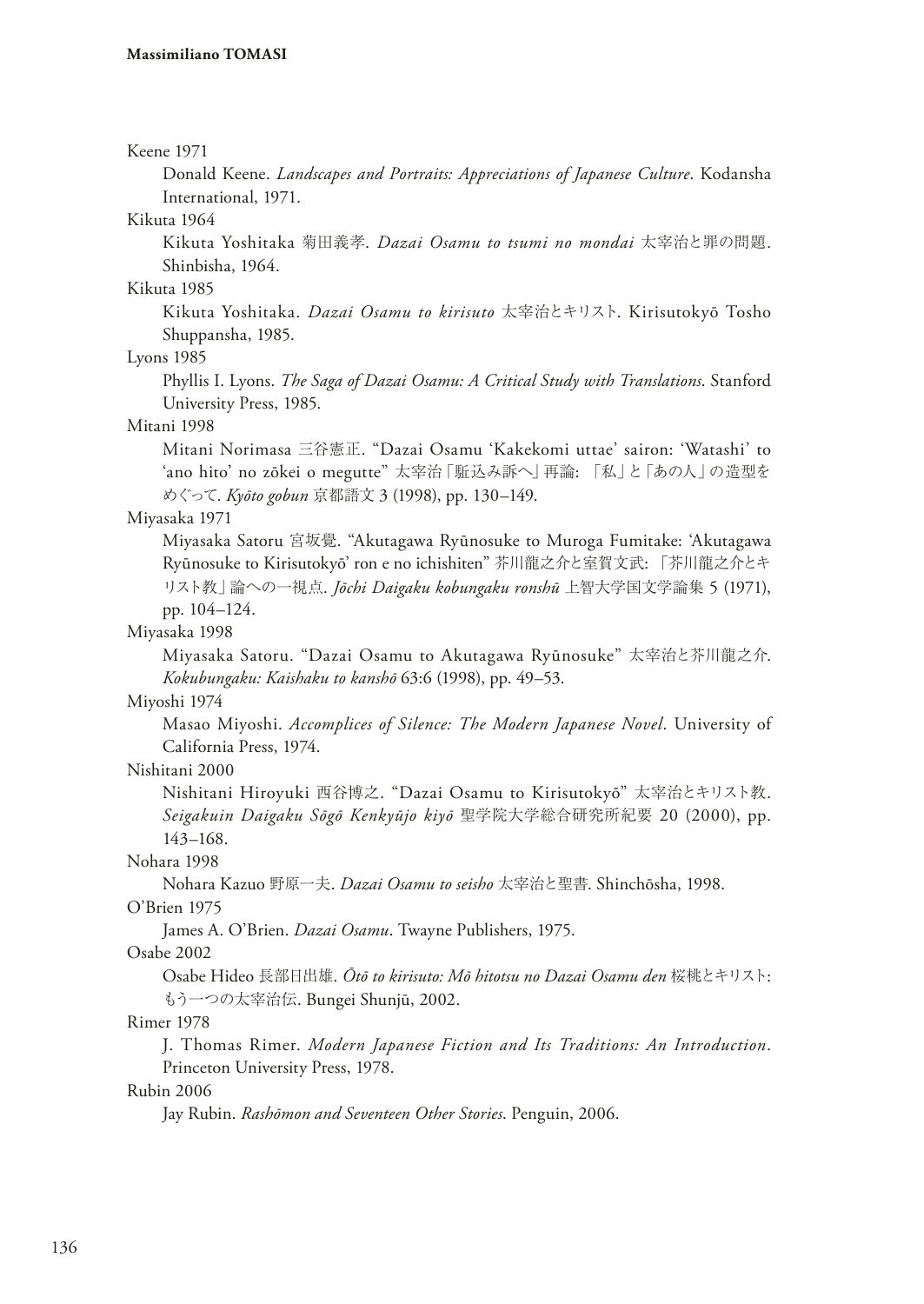#### Saitō 1973

Saitō Suehiro 斎藤末弘. *Dazai Osamu to Shiina Rinzō* 太宰治と椎名麟三. Ryokuchisha, 1973.

#### Saitō 1983

Saitō Suehiro. "Shiryō 1: Dazai to seisho" 資料1: 太宰と聖書. In *Dazai Osamu to seisho*  太宰治と聖書, ed. Sako Jun'ichirō 佐古純一郎. Kyōbunkan, 1983, pp. 181–211.

#### Sako 1958

Sako Jun'ichirō. *Dazai Osamu ni okeru dekadansu no rinri* 太宰治におけるデカダンスの 倫理. Gendai Bungeisha, 1958.

#### Sako 1972

Sako Jun'ichirō. "Akutagawa Ryūnosuke to Dazai Osamu ni okeru Kirisuto to tsumi no ishiki" 芥川龍之介と太宰治におけるキリストと罪の意識. *Kokubungaku: Kaishaku to kanshō* 37:12 (1972), pp. 48–52.

#### Sako 1983

Sako Jun'ichirō, ed. *Dazai Osamu to seisho* 太宰治と聖書. Kyōbunkan, 1983.

#### Sekiguchi 2001

Sekiguchi Yasuyoshi 関口安義. "Dazai Osamu to Akutagawa Ryūnosuke: Mittsu no kyōtsūkō o megutte" 太宰治と芥川龍之介: 三つの共通項をめぐって. *Kokubungaku: Kaishaku to kanshō* 66:4 (2001), pp. 32–37.

# Sōma 1969

Sōma Shōichi 相馬正一. "Marukishizumu, Kirisutokyō sōkyoku no naka no Dazai Osamu" マルキシズム・キリスト教双極の中の太宰治. *Kokubungaku: Kaishaku to kanshō* 34:5 (1969), pp. 20–27.

# Sōma 1985

Sōma Shōichi. "Dazai Osamu to Yamagishi Gaishi" 太宰治と山岸外史. *Kokubungaku: Kaishaku to kanshō* 50:12 (1985) pp. 62–66.

#### Suzuki 1980

Suzuki Norihisa 鈴木範久. *Uchimura Kanzō o meguru sakka tachi* 内村鑑三をめぐる作家 たち. Tamagawa Daigaku Shuppanbu, 1980.

# Takeda 1982

Takeda Tomoju 武田友寿. "Shūkyō to bungaku (2): Uchimura Kanzō no mondai" 宗教 と文学(二): 内村鑑三の問題. *Seisen Joshi Daigaku Jinbunkagaku Kenkyūjo kiyō* 清泉女子 大学人文科学研究所紀要 4 (1982), pp. 28–47.

# Tanaka 1985a

Tanaka Yoshihiko 田中良彦. "Dazai Osamu to Tsukamoto Toraji: Dazai Osamu to Kirisutokyō e no ichishiten" 太宰治と塚本虎二: 太宰治とキリスト教への一視点. *Kirisutokyō bungaku kenkyū* 3 (1985), pp. 1–12.

#### Tanaka 1985b

Tanaka Yoshihiko. "Dazai Osamu to Kirisutokyō" 太宰治とキリスト教. *Kokubungaku: Kaishaku to kanshō* 50:12 (1985) pp. 31–36.

#### Tanaka 1989

Tanaka Yoshihiko. "Dazai Osamu ni okeru Kirisuto no ichi (2)" 太宰治におけるキリス トの位置(二). *Kirisutokyō bungaku kenkyū* 6 (1989), pp. 9–18.

#### Terazono 1974

Terazono Tsukasa 寺園司. *Bungakusha to shūkyō* 文学者と宗教. Kasama Shoin, 1974.